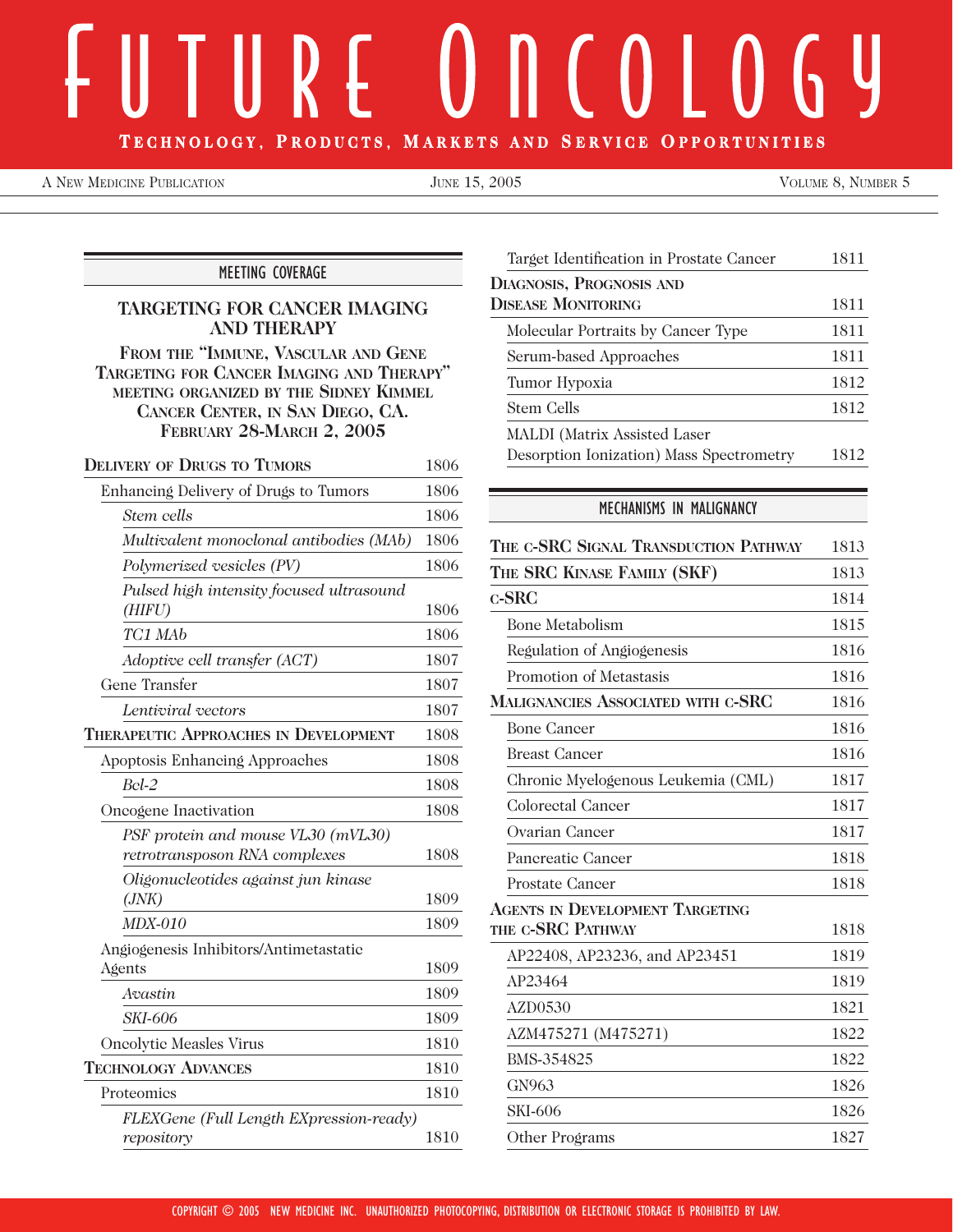## MEETING COVERAGE

# **TARGETING FOR CANCER IMAGING AND THERAPY**

**FROM THE "IMMUNE, VASCULAR AND GENE TARGETING FOR CANCER IMAGING AND THERAPY" MEETING ORGANIZED BY THE SIDNEY KIMMEL CANCER CENTER IN SAN DIEGO, CA, FEBRUARY 28 TO MARCH 2, 2005**

This report has been prepared from the "Immune, Vascular and Gene Targeting for Cancer Imaging and Therapy" Meeting organized by the Sidney Kimmel Cancer Center in San Diego, CA, February 28 to March 2, 2005.

# **DELIVERY OF DRUGS TO TUMORS**

One of the most challenging aspects of today's drug development efforts is delivery of effective doses of anticancer agents selectively to tumor sites sparing healthy tissues.

# **Enhancing the Delivery of Drugs to Tumors**

*Stem cells* represent a new technology for the diagnosis and treatment of cancer, and can also be used like a vector to deliver genes to tumor cells. Stem cells may penetrate into the tumor to deliver a suitable payload.

Nagy Habib, PhD, from Imperial College and Hammersmith Hospital (London, UK), discussed the potential of using adult stem cells to treat patients with cancer. Stem cells taken from a patient may be manipulated to generate various lineages of functional cells. Within 10 to 12 days after removal from the host, a 2-log increase in cell numbers may be achieved *ex vivo*; addition of growth factors allows cells to further proliferate without plateauing. *In vivo*, stem cells can penetrate into the liver of a mouse, thereby setting the stage to test their therapeutic potential for halting micrometastases in the human liver.

A phase I clinical trial, administering a growth factor prior to an injection of stem cells, was conducted to test this possibility. A phase II clinical trial is now being planned to administer ascending doses of stem cells. Once it is shown that stem cells penetrate into the tumor, the question remains of what should then be delivered, presenting researchers with an exciting range of possibilities.

*Multivalent monoclonal antibodies (MAb)* may be preferable to those focusing on a single target (ligand), according to King Li, PhD, of the National Institutes of Health (NIH; Bethesda, MD). It may be more appropriate to employ a methodology that mimics the process by which the host's own products enter a cell that involves many interactions with multiple cell receptors. Therefore, MAb engineering should focus on multivalent agents that interact with many receptors on the endothelium, thus increasing the percentage of the MAb that actually interact with the tumor.

*Polymerized vesicles (PV)* may meet the design goals of targeted drug delivery that ideally requires encapsulation of a drug in a biocompatible particle, to allow for long intravascular confinement. A PV is a hollow nanoscale sphere with a high affinity metal binding capability on the outside surface, incorporating MAb or ligand elements. In addition, a drug of choice can be inserted into the hollow sphere for targeted drug delivery. Metals chelated to PV include indium and yttrium-90, used for imaging. The unique feature regarding PV is that it represents a single particle for both imaging and treatment, with many therapeutic applications.

According to Dr. Li, multivalent PV combined with magnetic resonance (MR) imaging and gamma scintigraphy, may be used to image protein expression *in vivo,* and/or design imaging agents of vascular molecular receptors. The *in vivo* specificity of the targeted molecular imaging agents has been validated in animal models. Because PV are designed to carry either contrast or therapeutic agents or both, vascular-targeted imaging may be used in selecting patients for treatment and guiding vascular-targeted therapies. Using this combined vascular-targeted imaging and therapy approach, personalized treatment may potentially be delivered, maximizing efficacy and minimizing side effects (Li KC and Bednarski MD, J Magn Reson Imaging, Oct 2002;16(4):388-93).

*Pulsed high-intensity focused ultrasound (HIFU)* is a novel means of enhancing drug delivery to tumors by breaking down barriers preventing tumor infiltration. HIFU is a noninvasive approach that uses high frequency focused ultrasound energy to destroy biologic tissues such as tumors, at a depth of typically 1 to 10 cm, without affecting intervening anatomical structures. HIFU has been evaluated in the treatment of prostate, bladder, pancreatic, kidney, and liver cancer.

Within tumors, high pressure makes it hard for liquids to leak; therefore, a mechanism is desirable that would facilitate drug access to tumors. Using scientific principles relating to chemically engineered materials, Dr. Li hypothesized that physical energy could open barriers leading to tumor infiltration. Pulses of ultrasound were applied to produce kinetic energy, but not heat. Such pulses caused tissues to fatigue, just as metals fatigue, causing junctions to open. Pulsed HIFU causes tissue to vibrate 1,000,000 times a second. Applied for 5 minutes over an established squamous cell carcinoma (SCC) in a mouse, pulsed HIFU increased delivery of docetaxel by more than 100% without damaging any of the surrounding tissues.

*TC1 MAb* was designed to target caveolae that are plasmalemmal microdomains involved in vesicular trafficking and signal transduction. Jan Schnitzer, PhD, of the Sidney Kimmel Cancer Center, focused on the therapeutic potential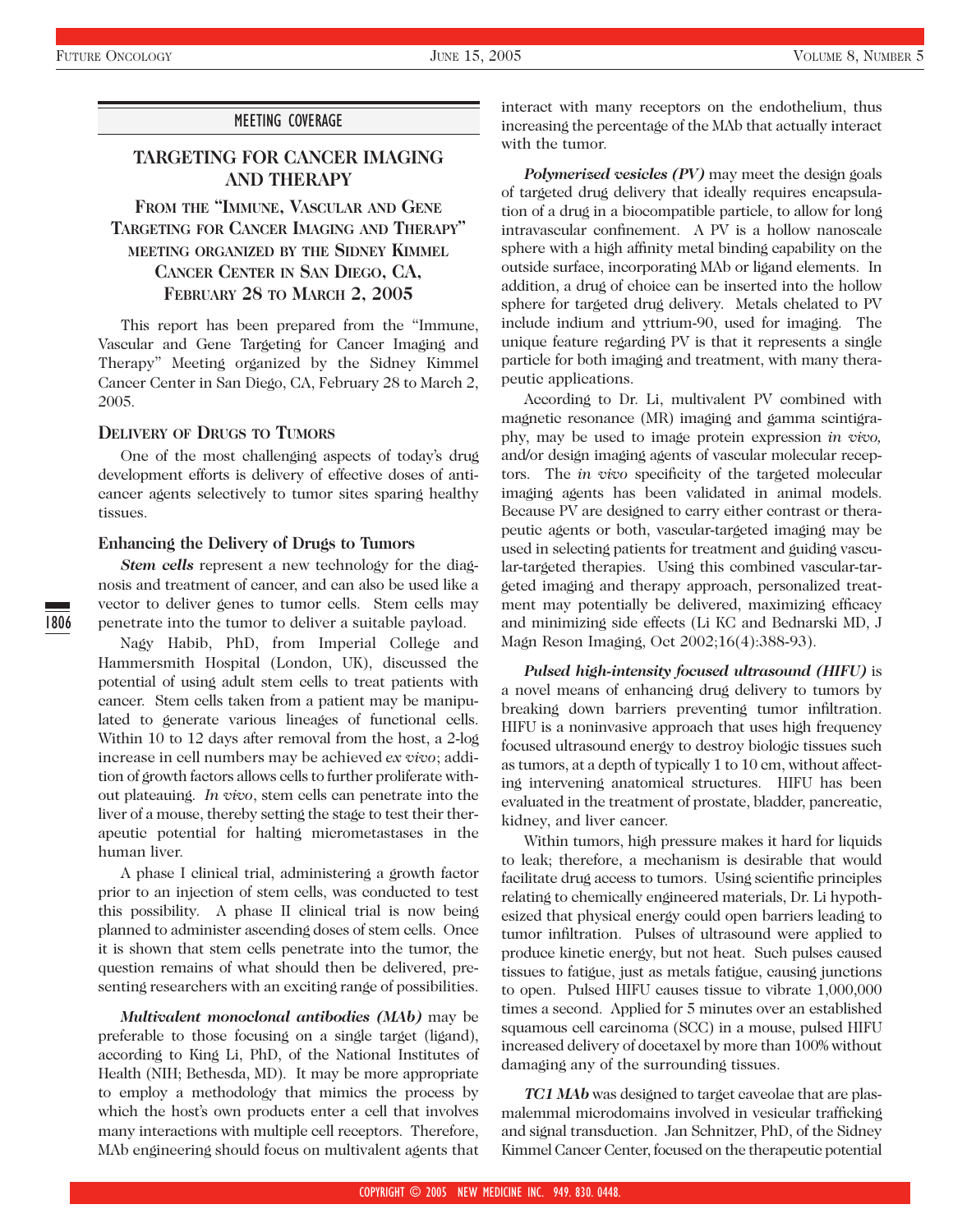of targeting caveolae. Although some success has been reported in the case of soft tumors, imaging and treatment of solid tumors has been hindered despite the fact that small molecules have almost universal cellular access. Delivery and tumor targeting with MAb is even more challenging. For these reasons, new targets and ways to penetrate into the tumor need to be developed. At the same time, a rational means of investigating the numerous targets already available needs to be addressed. For this reason, a hypothesis-driven biology paradigm was used to identify a small subset of proteins induced at the tissue/blood interphase that is accessible to intravenously (IV) administered MAb. Subcellular fractionation, subtractive proteomics, and bioinformatics were used to identify endothelial cell surface proteins exhibiting restricted tissue distribution and apparent tissue modulation. This analytical strategy can map tissue- and disease-specific expression of endothelial cell surface proteins to uncover novel accessible targets useful for imaging and therapy (Oh P, etal, Nature, 10 Jun 2004;429(6992):629-35; comment in: 618-9). By isolating luminal endothelial cell plasma membranes of various solid tumors, 83 unique proteins have been identified, many discovered via proteomic analysis of endothelial caveolae.

Caveolae are small plasmalemmal invaginations that actively pump MAb into the tumor. Targeting caveolae, therefore, represents a novel means of helping therapeutics penetrate into the tumor. Using a multidimensional protein identification technology (MudPIT), 450 proteins with 3 or more spectra were identified in luminal endothelial cell plasma membranes isolated from rat lungs, and from cultured rat lung microvascular endothelial cells. Interestingly, 41% of proteins expressed *in vivo* were not detected *in vitro* (Durr E, etal, Nat Biotechnol, Aug 2004;22(8):985-92).

TC1 MAb, constructed using this approach to enter into lung tissue, is able to completely penetrate into a solid tumor after only 1 hour. In mice injected with solid tumors, radioimmunotherapy (RIT) targeted to caveolae increased animal survival by more than 80%. Accessible targets to this approach are expressed on the blood vessels of human breast, kidney, liver, lung, and brain cancer. Unlike MAb that target endothelial cell surface proteins not found in caveolae, MAb specific for caveolae allow for rapid targeting, imaging, and transendothelial transport within minutes.

*Adoptive cell transfer (ACT)* enhances targeting of T cells, and also improves their cell-killing ability. Patrick Hwu, MD, of M. D. Anderson Cancer Center (Houston, TX), discussed approaches to enhance the targeting ability of T cells. At the NIH, the response rate of 570 patients with metastatic melanoma treated with recombinant vectors was only 2%. To help increase responses, patients may be immunized at earlier stages of disease, thymic activity may be increased, CD4+ T cells may be stimulated, or T cells may be activated via adoptive cell transfer (ACT). The latter method involves removing the T cells, activating them with IL-2, and then reinjecting them into the patient. Chemotherapy allows the infused T lymphocytes to proliferate better in the patient through a mechanism referred to as lymphoid depletion. This method of activating T cells has increased the response rate of patients with melanoma to 51%.

The ability of T cells to migrate into tumor tissue can also be enhanced by engineering T cells to recognize chemokines and integrins expressed on the tumor vasculature. Because tumors express arginine-glycine-aspartic acid (RGD) fusion receptors, T cells were transduced to recognize the RGD-PSGL1 fusion protein, which in turn allowed these cells to bind to the tumor endothelium.

Dr. Hwu is also developing T cells transduced with CXCR-2, a chemokine receptor found on tumor vasculature, as well as *in vivo* models to induce trafficking, T-cell migration, and subsequent tumor destruction. Also, preclinical evaluations have led to a new potential application for dendritic cells (DC) in the *in vivo* stimulation of adoptively transferred T cells for the immunotherapy of cancer (Lou Y, etal, Cancer Res, 15 Sep 2004;64(18):6783-90). A clinical trial proposes to use T cells and DC to treat metastatic melanoma.

#### **Gene Transfer**

*Lentiviral vectors*, derived from human immunodeficiency virus (HIV) from which all viral genes have been removed, have been constructed for gene transfer. Farzin Farzaneh of Kings College (London, UK) discussed the use of these vectors in the treatment of acute myeloid leukemia (AML). Tumor rejection can be accomplished by activating cytotoxic T cells (CTL), expanding T cells, and blocking tumor-induced immune suppression. In particular, expression of B7.1 (CD80) and IL-2 results in AML rejection via natural killer (NK) and T-cell responses against malignant cells. The combined expression of costimulatory factors and pro-inflammatory cytokines stimulate effective immune-mediated cancer rejection in murine models. Specifically, syngeneic cancer cells genetically modified to express B7.1 induce rejection of previously established murine solid tumors; transduction with IL-2 further increases survival.

To overcome shortcomings associated with poor rates of gene transfer and inefficient expression of multiple transgenes encoded by single vectors, a third generation self-inactivating lentiviral vector has been constructed for gene transfer of B7.1 and IL-2 into AML cells. In this construct, B7.1 and IL-2 are expressed as a single fusion protein that is post synthetically cleaved by the enzyme furin to generate biologically active membrane-anchored B7.1 and secreted IL-2. This allows efficient transduction of both established and primary AML blasts, resulting in expression of the transgenes in up to 98% of the cells following a single round of infection. In whole cells taken from patients with AML, the combined expression of B7.1 and Il-2 results in allogeneic and autologous T-cell stimulation.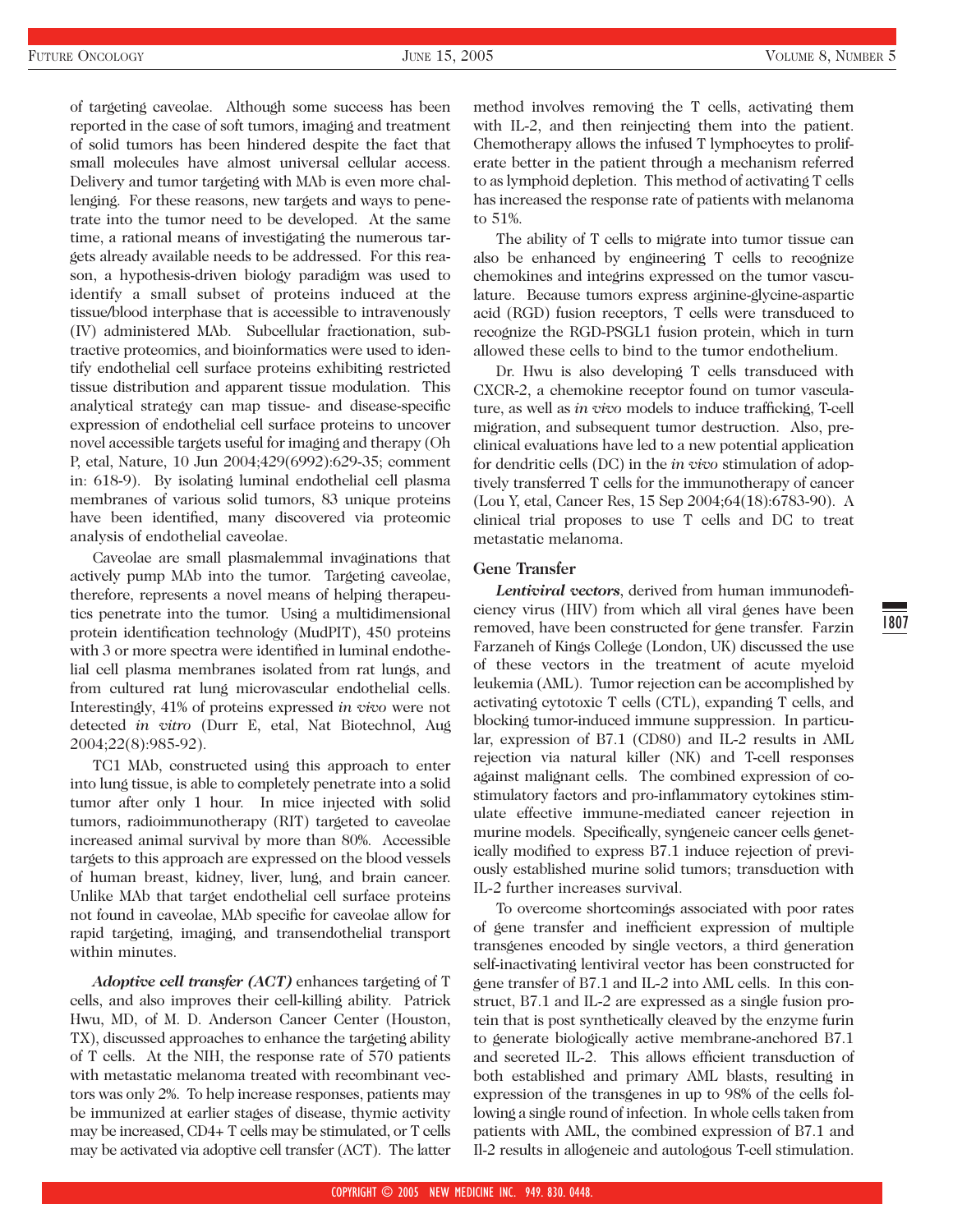Stimulated lymphocytes secrete greater levels of Th1 cytokines, and show evidence of specificity, as indicated by their increased proliferation in the presence of autologous AML compared to remission bone marrow cells (Chan L, etal, Mol Ther, Jan 2005;11(1):120-31).

A pilot clinical trial (GTAC 098) was approved in November 2004, by the UK Gene Therapy Advisory Committee (GTAC), to administer lentiviral-mediated *ex vivo* transduced AML blasts expressing B7.1 and IL-2 to patients with poor prognosis AML showing signs of relapse following chemotherapy-induced remission and bone marrow transplantation (BMT). The main objective of this trial is to stimulate a more effective graft versus leukemia (GvL) effect. According to the protocol, patients' peripheral blood cells, which contain leukemic cells, are removed prior to post-remission chemotherapy and BMT, and infected *ex vivo* with the vaccine. Modified cells are lethally irradiated before being returned to patients with signs of relapse after treatment with chemotherapy and BMT. Infecting patients' leukemic cells with CD80/IL-2 renders them more recognizable to grafted, healthy, immune cells from the donor, which can then mount an effective immune response against the leukemia. The trial's objective is to determine whether lethally irradiated modified leukemic cells can stimulate a GvL effect, prolong the duration of remission, and provide a meaningful survival benefit. Currently, the prognosis for patients with AML who are 55 and older is very poor.

## **THERAPEUTIC APPROACHES IN DEVELOPMENT**

#### **Apoptosis Enhancing Approaches**

*Bcl-2* inhibits the ability of mitochondria to release pro-apoptotic proteins. Cancer cells are able to shut down the protease system that allows for cascade-induced apoptosis. Therapeutics being developed against the protein, gene, and mRNA forms of Bcl-2 include small molecule antagonists in preclinical testing, commercialized transcriptional regulators, and antisense oligonucleotides in clinical trials, respectively.

John C. Reed, MD, PhD, of the Burnham Institute (La Jolla, CA), discussed apoptosis-based therapies for the treatment of cancer. Dr. Reed described how the protein TR3 induces a unique conformational and mechanistic change in Bcl-2.

In one instance, retinoids have been shown to prevent Bcl-2 activation. Retinoids are derivatives of vitamin A that are effective in preventing lung cancer in animals, but they lack efficacy in clinical trials in cigarette smokers because nicotine induces production of TR3. The synthetic retinoid 6-[3-(1-adamantyl)-4-hydroxyphenyl]-2 naphthalene carboxylic acid (AHPN) and its analogs (3-Cl-AHPC) cause apoptosis in lung cancer cells, while paradoxically increasing TR3 levels in these cells. In response to AHPN, TR3 migrates from the cell nucleus and binds to Bcl-2, a process that allows TR3 to reside on mitochondria causing cell death. In essence, TR3 converts Bcl-2 from an

inhibitor to a promoter of apoptosis. These observations reveal exciting opportunities to develop novel therapies. As for prognostic significance of these markers, patients with prostate cancer who express both TR3 and Bcl-2 have a 42% survival rate at 3 years.

Genesense, an antisense oligonucleotide against Bcl-2 under development by Genta (Berkley Heights, NJ), is currently in phase III clinical trials in chronic lymphocytic leukemia (CLL), multiple myeloma, and melanoma. While results have been discouraging with Genesense in multiple myeloma and inconsistent in melanoma, promising results have been obtained in CLL.

When Abbott Laboratories (Abbott Park, IL) deduced the structure of Bcl-2, a hydrophobic pocket was found to be the site of interaction. Gossypol, a Chinese herbal medicine that induces apoptosis, interacts with this hydrophobic pocket on Bcl-2. Semisynthetic derivatives of gossypol are now being engineered with the aim of eliminating the compound's two reactive aldehyde groups that cause toxicity. By a process know as NMR-lead optimization, scientists can covalently link molecules that inhibit adjacent areas of a desired target, thereby allowing a drug to attach better. An important issue is to choose which of the 6 members of the Bcl-2 family to inhibit to obtain a maximum drug effect.

Other methods in apoptosis drug development include programs to stimulate the TNF family of death receptors 4 and 5, identify small molecule antagonists to inhibitor of apoptosis proteins (IAP), and downregulate FLIP.

#### **Oncogene Inactivation**

*PSF protein and mouse VL30 (mVL30) retrotransposon RNA complexes* promote transcription of previously regulated oncogenes, turning an otherwise normal cell into a malignant cell. According to Alan Garen, MD, of Yale University (New Haven, CT), this is an important effect because mVL30 RNA, which is present in virtually all mouse cells, is also present in retroviral vectors for gene transfer and gene therapy that are produced in packaging cells derived from mouse cells. The mouse genome contains multiple copies of transcriptionally active mVL30 DNA, and virtually all mouse cells contain mVL30 RNA although the level varies among different tissues, and at different developmental stages. A remarkable property of retroviral vectors is the capacity to transmit mVL30 RNA from a packaging cell to cells infected by the retrovirus, which synthesize, integrate, and transcribe mVL30 cDNA. Retroviral-mediated transfection of tissue factor (TF) cDNA into a nonmetastatic human melanoma cell line increased the metastatic potential of the cells to which mVL30-1 RNA also had been transmitted (Song X, etal, PNAS USA, 13 Jan 2004;101(2):621-6).

PSF protein, a tumor suppressor, has both RNA and DNA binding domains. These domains allow it to splice RNA like a spliceosome, and regulate gene expression by repressing transcription. In humans, when PSF combines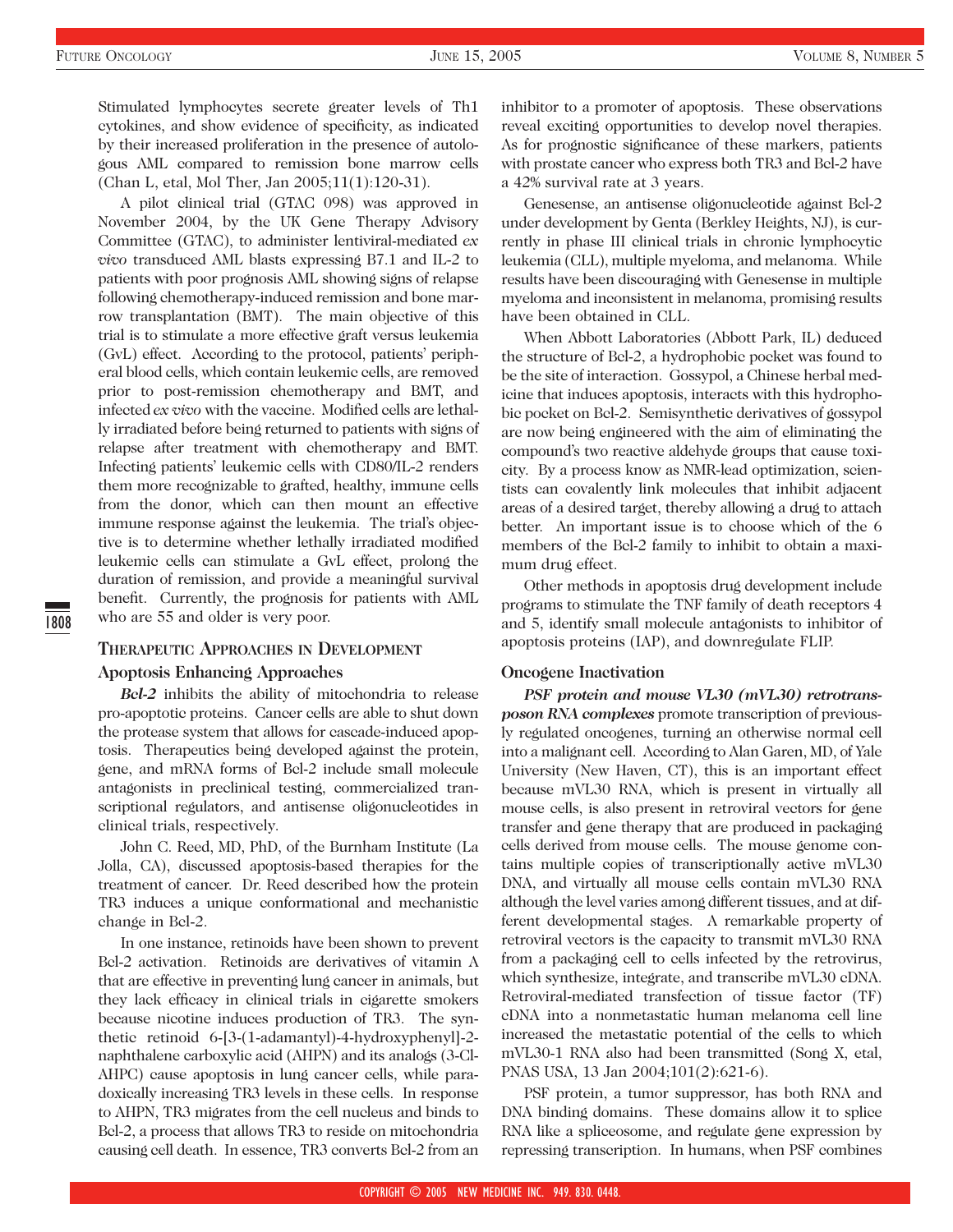with the noncoding RNA regions of mVL30, transcription of previously regulated oncogenes is allowed to proceed, and an otherwise normal cell becomes malignant. In its otherwise normal state, PSF binds DNA to prevent the development of cancer. This reversible process is further supported by the discovery of PSF mutations in cancer cells. Therefore, retrotransposons such as mVL30 should not simply be thought of as 'junk' DNA, because they have acquired physiologic and pathologic functions.

*Oligonucleotides against jun kinase (JNK)* are being investigated in the treatment of prostate cancer. Dan Mercola, MD, PhD, of the Sidney Kimmel Cancer Center, presented preclinical data regarding antisense oligonucleotides that target JNK to treat prostate cancer. JNK activity, which controls activation of activating protein 1 (AP-1), is directly proportional to human prostate cancer cell growth. An antisense oligonucleotide to JNK 2, provided through a collaboration with Isis Pharmaceuticals (Carlsbad, CA), inhibits serum-induced growth of prostate carcinoma *in vitro*. Moreover, this antisense oligonucleotide is able to inhibit growth of prostate cells by 88% *in vivo*; better than JNK 1 antisense treatment. Combination of antisense JNK 1 and JNK 2 produced ulceration in 100% of mice. Further research will evaluate the genes controlled by AP-1 complexes.

*MDX-010*, under development by Medarex (Princeton, NJ), is being evaluated in a variety of solid tumors. Jeffery Weber, MD, PhD, of the University of Southern California (Los Angeles, CA), addressed current clinical research pertaining to Medarex's anti-CTLA-4 MAb MDX-010. Currently, there are two phase I clinical trials administering MDX-010 in combination with a melanoma peptide vaccine, to patients with Stage III/IV melanoma. In the first trial, 10M-00-4, MDX-010 is administered 8 times over the period of 1 year, while in the follow on trial, 10M-00-6, the drug is administered 12 times over the same period. In terms of toxicity, all Grade 3 adverse events have occurred in the gastrointestinal (GI) tract. Among 17 evaluable patients, 8 responsed, indicating an increase in CD4+.

Research revealed 4 CTLA-4 single nucleotide polymorphisms (SNP) associated with autoimmune disease onset, toxicity, and relapse. In this patient population, those who experienced little toxicity had a high chance of relapse, while the relapse rate among those patients with notable toxicity was low. In particular, 3/8 patients with autoimmune toxicity have relapsed, while 8/11 with no toxicity relapsed. Adverse events are, therefore, associated with response to treatment. Dose-limiting toxicity (DLT) was established at 3 mg/kg, and maximum tolerated dose (MTD) at 1 mg/kg, every 6 to 8 weeks. A new phase II clinical trial, MDX010-08, will administer the MAb in combination with dacarbazine (DITC) to patients with Stage IV melanoma. Though responses have been few, they persist for a significant time in these hard-totreat patients.

#### **Angiogenesis Inhibitors/Antimetastatic Agents**

*Avastin*, an antagonist of vascular endothelial growth factor (VEGF), has been commercialized by Genentech (South San Francisco, CA). According to Napoleone Ferrara, PhD, of Genentech, the different isoforms of VEGF exert unique activity and binding to the 3 types of VEGF-receptors, numbered 1, 2, and 3. VEGF is essential for embryonic growth, but has limited value in adult organ and endothelial cell growth. Hypoxia, as well as various cytokines, stimulate VEGF expression. In 1993, the MAb A4.6.1, now Avastin, was shown to inhibit VEGF-mediated angiogenesis and suppress tumor growth *in vivo*. According to results from a phase III clinical trial (protocol ID: AVF2107g), the addition of Avastin to the combination of IV 5-FU/folinic acid and irinotecan (IFL regimen) resulted in a 5-month survival advantage in patients with metastatic colorectal cancer. Other phase III clinical trials are being performed in patients with lung, kidney, breast, and pancreatic cancer.

*SKI-606*, an inhibitor of Src, may discourage vascular permeability that appears to promote cancer metastasis (see accompanying article). David Cheresh, PhD, of the Moores Cancer Center at the University of California San Diego, discussed vascular pathways in tumors and approaches to target blood vessels. VEGF induces angiogenesis by stimulating endothelial cells in response to hypoxia, a condition that occurs in both cancer cells and ischemic injury. VEGF also increases vascular permeability, causing blood vessels to 'leak'. Dr. Cheresh's initial work did not involve the field of oncology, but rather cardiology. Ischemic injury cells turn hypoxic, leading to VEGF expression that causes vascular leak and ultimately, edema. When the process from VEGF expression to vascular leak was further examined, it was hypothesized that the Src pathway played some type of role, i.e., that VEGF stimulated Src. Research revealed that Src blockade prevented edema during ischemic disease, proof that the pathway did play an integral role in vascular permeability. Moreover, two mutations of VE-cadherin resulted in increased cell permeability, because p120 and β-catenin were able to bind at these two sites. This observation led to the discovery of an additional role played by Src. When VEGF binds to the cell receptor, Src is induced, causing the dissociation of p120 and β-catenin. Therefore, an Src inhibitor could prevent such cellular interactions, and in turn, discourage vessel permeability.

The focus of this research then turned to oncology. Because tumors produce VEGF, researchers sought to ascertain if vascular permeability has any defined role in cancer metastasis. Mice deficient in Src are protected from pulmonary metastasis. In preclinical tests, Src knockout mice follow the same course as those treated with a VEGF inhibitor. To build upon this preclinical data, mice were treated with the Src inhibitor SKI-606. The drug did not reduce tumor size, but did hinder tumor cell metastasis as long as treatment was delivered promptly after 1809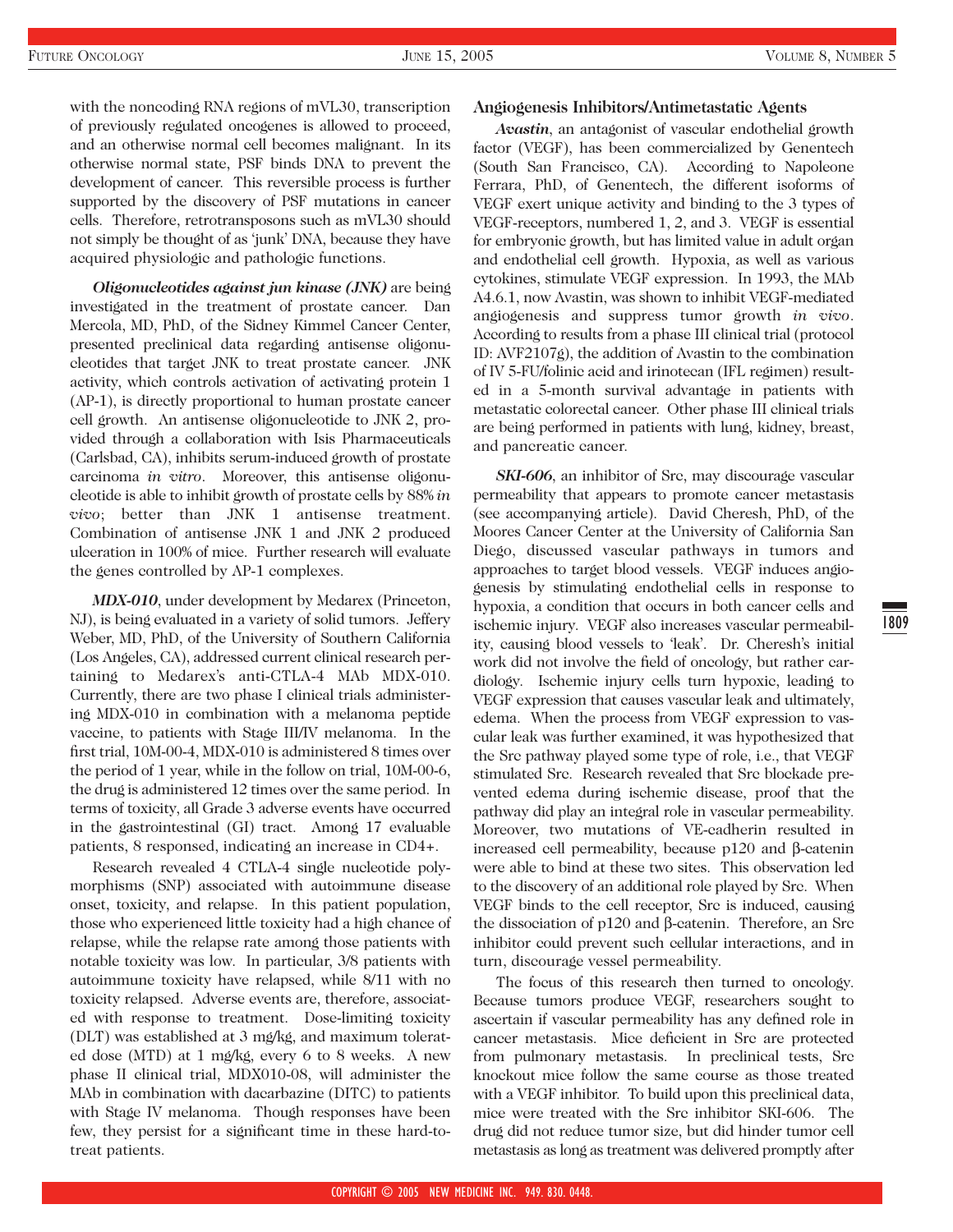the establishment of the tumor. Because cells expressing VEGF metastasize more efficiently than those that do not, inhibitors of VEGF that reduce vascular permeability may represent a promising option for the treatment of cancer.

#### **Oncolytic Measles Virus**

Measles virus represents a novel approach to targeted cancer therapy. Stephen Russell, MD, PhD, of the Mayo Clinic (Rochester, MN) presented information regarding the engineering of such a virus. According to Russell, no other groups are currently working on harnessing the destructive power of the measles virus to treat cancer. Issues concerning this effort include both safety and efficacy. Many have thought viruses to be too dangerous to work with, citing the possibility of new pathogens evolving from research on viruses. Moreover, in terms of clinical benefit, the immune system is known to efficiently detect and eliminate viruses. Dr. Russell chose to work with the measles virus, a negative strand RNA virus, because of its favorable safety and enticing efficacy record. The attenuated form of the measles virus is safe because nearly every person in the developed world has been vaccinated against the virus. Moreover, because the life cycle of the virus is entirely cytoplasmic and entirely RNA-based, there is no risk of chromosomal integration. In case reports, the virus displayed activity in combating cancer in patients with lymphoma who developed measles. Taken together, this historical evidence supports the development of a measles virus for cancer therapy.

Dr. Russell is developing the Edmonston measles strain (MV-Edm), originally isolated in 1954 from the throat washings of David Edmonston, a measles patient. The virus has been attenuated by being grown in cells that it would not normally infect. MV-Edm displays oncolytic activity in animal models against lymphoma, multiple myeloma, glioma, and ovarian and pancreatic cancer. The measles virus mechanism of action is fusogenic, implying that the virus is able to fuse cells together; clumping malignant cells are more prone to apoptosis. More specifically, the F and H proteins of the measles virus are responsible for fusing cells together. The H glycoprotein binds to CD46, a regulator of complement activation, which is overexpressed on human cancer cells, while the F protein triggers the actual fusion action. Experiments have revealed that the measles virus can infect cancer cells that have a low CD46 concentration, but no fusion occurs. When a high CD46 concentration is present, the virus can both infect and fuse.

Dr. Russell noted 5 distinct problems with MV-Edm, and provided a subsequent solution. The first issue regards the inability to monitor the spread of the virus. To solve this problem, Dr. Russell incorporated the carcinoembryonic antigen (CEA) gene into the measles virus (MV-CEA). This allows for detection of the virus, because a clinical protocol has already administered MV-CEA to patients with ovarian cancer. The first patient was treated in July

2004, with 5 additional patients treated to date. In this dose-escalation, phase I clinical trial, being conducted at the Mayo Clinic (protocol ID: MC0117), MV-CEA is being administered intraperitoneally (IP) to patients with recurrent ovarian cancer. The trial's objectives are to establish MDT and safety of this agent administered IP, and to assess its effects in the body using blood, urine, and throat gargle specimen(s), and tissue samples.

The second problem with the measles virus is that it is not active in all tumor models. To remedy this, Dr. Russell inserted the sodium iodide symporter (NIS) gene into the virus (MV-NIS). The NIS protein originating in the thyroid gland is responsible for uptake of iodine, which is required for normal function of the thyroid. Moreover, that same protein attracts radiolabeled iodine when it is being used to treat thyroid cancer. In an *in vivo* model of multiple myeloma, MV-NIS plus radioiodine caused tumors to regress completely. Russell has deemed such treatment 'radioviral therapy', and a phase I clinical trial is planned to administer MV-NIS IV to patients with multiple myeloma. The protocol calls for MV-NIS followed by cyclophosphamide and serial iodine 123 (<sup>123</sup>I) imaging to monitor the viral spread. As may be inferred from this discussion, the NIS insert has also helped to solve the issue of detecting where the virus goes within the body.

Thirdly, the virus is not totally specific to tumor cells because CD46 is also expressed on normal cells, which may lead to toxic effects. Dr. Russell has approached this targeting issue by engineering the H protein to ablate CD46 and signaling lymphocyte activation molecule (SLAM) binding. The retargeted measles virus can now recognize CD38 or the epidermal growth factor receptor (EGFr). *In vivo*, the modified virus was able to target SCOV tumors that express EGFr, and Raji tumors that express CD38. Dr. Russell believes that vascular targets are most promising for the modified measles virus. Furthermore, he has developed a measles virus that targets APP (833-retargeted MV), displaying activity in rats with lung cancer.

The fourth point is that host-generated anti measles antibodies may impede delivery; thus, the question arises of how to circumvent these antibodies. A possible solution may be to infect cells with the modified measles virus *ex vivo*, thereby inducing the cells to deliver the virus when reinfused in the patient.

The last problem to be addressed is that an antimeasles immune response may impede the spread of the virus. Dr. Russell noted that cyclophosphamide suppresses the immune response to a measles virus to circumvent this problem.

#### **TECHNOLOGY ADVANCES**

#### **Proteomics**

*FLEXGene (Full Length EXpression-ready) repository* allows researchers to screen protein function for any set of genes being expressed *in vitro* or *in vivo* (Brizuela L, etal, Mol Biochem Parasitol, Dec 2001;118(2):155-65).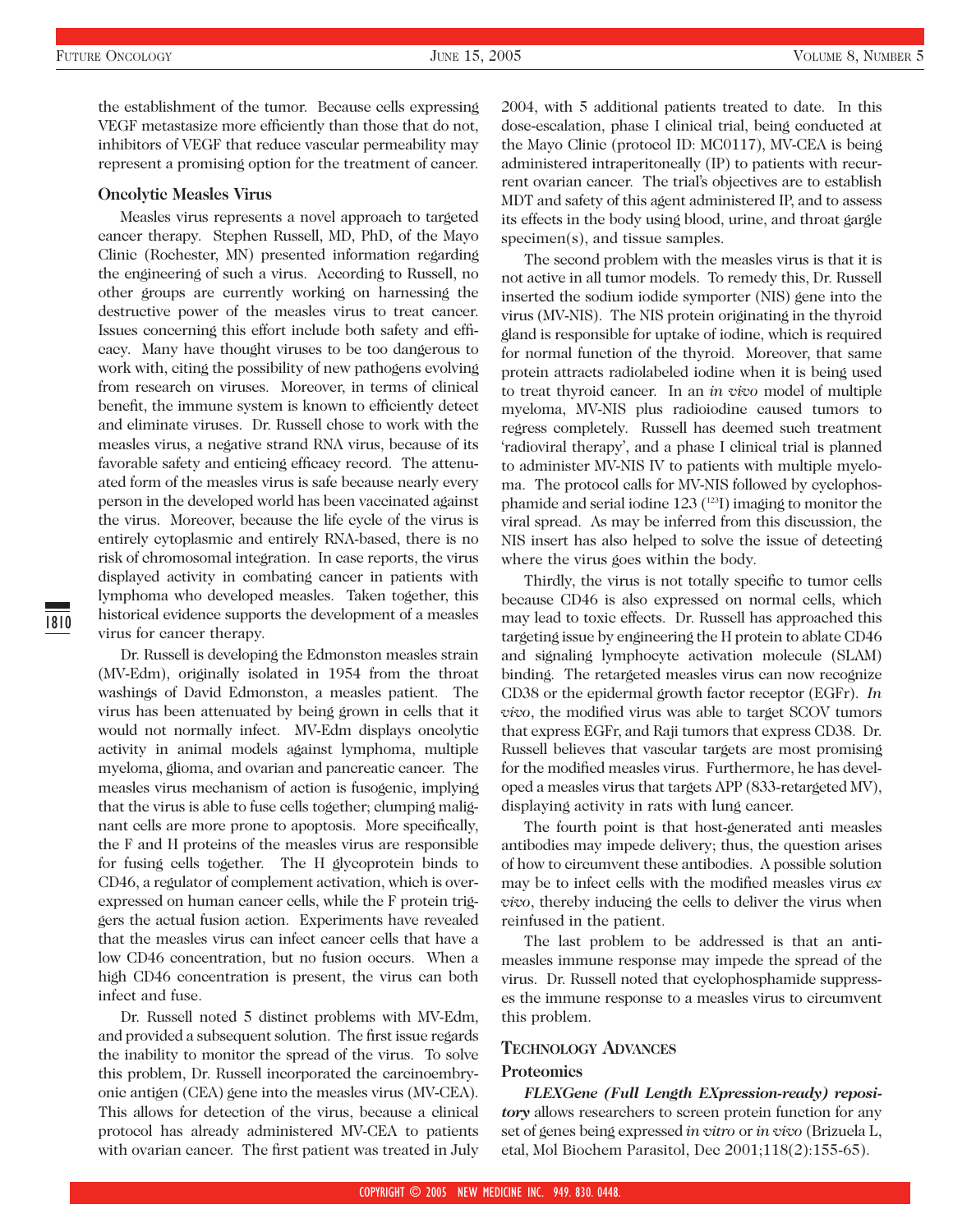Joshua LaBaer, MD, PhD, of the Harvard Medical School Institute of Proteomics (Boston, MA), focused his remarks on methods to harness the human proteome. After the completion of the human genome project, the next common resource needed will be a repository representing the whole human proteome. Proteomics may be divided into two areas of focus. The first reflects the abundance of proteins in nature, and aims to identify and quantify a large number of these proteins. The second focus, which relates to Dr. LaBaer's work, is to understand and describe the function of such proteins.

The ideal comprehensive protein repository would comprise at least 1 clone per mRNA, allowing for easy genetic transfer into any vector. To construct a master clone, the coding region of interest is excised, recombination sites are added, and the construct is inserted into a plasmid vector. Using the FLEXGene repository, a master clone with the desired gene sequence, may be inserted into an expression vector when mixed with an enzyme that frees the sequence from the master clone, and the death sequence from the expression vector. This sequence then trades spots with the death sequence, and the only product left is the desired sequence in the expression clone. This recombinational approach represents a single step (1 hour), high throughput, nearly 100% efficient, universal strategy to move cDNA to any vector. Dr. LaBaer's group has been able to establish full length cDNA representing all human coding regions in a vector system that allows for transfer into any protein expression vector. Peptide tags are added to the protein so that any transfers can be visualized.

The FLEXGene repository allows researchers to screen protein function for any set of genes being expressed *in vitro* or *in vivo*. Moreover, a nucleic acid programmable protein array (NAPPA) has been developed that substitutes the printing of proteins on the array with printing cDNA that encode for the actual protein. The array is comprised of DNA that can be converted into protein with the addition of cell-free protein synthesis machinery. This approach represents a novel technique for studying protein interactions and disease biomarkers, because the proteins are made just in time for the assay without the need of purification.

In addition, the Medgene database, described by Dr. LaBaer, correlates genes to their particular disease. The Medgene database was able to find 2,100 genes related to breast cancer, many more than other databases.

## **Target Identification in Prostate Cancer**

Michael McClelland, PhD, of the Sidney Kimmel Cancer Center, focused on genes associated with relapse in prostate cancer. Prostate cancer affects 1 in every 5 men living in North America and Europe. While diagnosis is easy, prognosis is not. By examining tumor samples after radical prostatectomy, it has been concluded that more than 2/3 of patients diagnosed do not need such treatment.

The problem, therefore, rests with identifying those patients who need treatment from those that do not.

Samples of prostate tumors, taken from 750 patients, identified 1,100 genes associated with relapse, from which 144 genes specific to the stroma were predictive of relapse. Another prognostic method deals with a DNA methylation profile. DNA methylation is associated with cancer progression, and may be an imprint for past expression. To date, more than 50 novel differentially methylated genes in prostate cancer cells have been identified.

# **DIAGNOSIS, PROGNOSIS AND DISEASE MONITORING Molecular Portraits by Cancer Type**

Patrick Brown, MD, PhD, of Stanford University Medical School (Stanford, CA), compared cancer to an ecosystem. Just as tissue from different organs has a distinctive gene expression pattern, no two patients' malignant tissue is identical.

Because specific genes are expressed exclusively in different types of malignancy, the creation of molecular portraits for the various cancer types will provide the basis for diagnosis, early detection, imaging, targeted therapy, and discovering principles of pathophysiology. Researchers must also compare cancer samples to that of normal tissue samples from all parts of the body to discover meaningful differences in genetic expression and 'cross specificity' i.e., if cancer genes are expressed differently in the heart or ear.

The precise structure and physiology of human tissue depends on continuous communication and coordination among diverse cells. The body itself has thousands of cell signaling molecules. What must not be forgotten is that solid tumors are complex multicellular tissues whose stromal and vascular structure proliferate along with the malignancy.

#### **Serum-based Approaches**

According to Dr. Brown, serum is a 'magical' medium because human cells will not grow in a petri dish unless it is available. Besides promoting cell proliferation, serum also carries the physiologic signal that alerts the body to a wound. Serum causes cell migration and angiogenesis, inducing the clotting process that releases a signaling cascade to restore tissue. In essence, serum 'tricks' cells to think an emergency has occurred.

In the same way, cancer causes significant cellular events such as epithelial and stromal cells migration, extracellular matrix (ECM) and connective tissue invasion and remodeling, and new blood vessel recruitment. In an attempt to identify a serum wound response signature, 500 genes were identified. Applying this wound response signature to certain types of tumors has allowed for the identification of patients at an increased risk for metastasis and death. In particular, the wound response signature predicts a 3- to 4-fold higher mortality rate over 12 years in patients with early stage breast cancer. Dr. Brown is currently investigating how cancer cells falsely induce a wound response.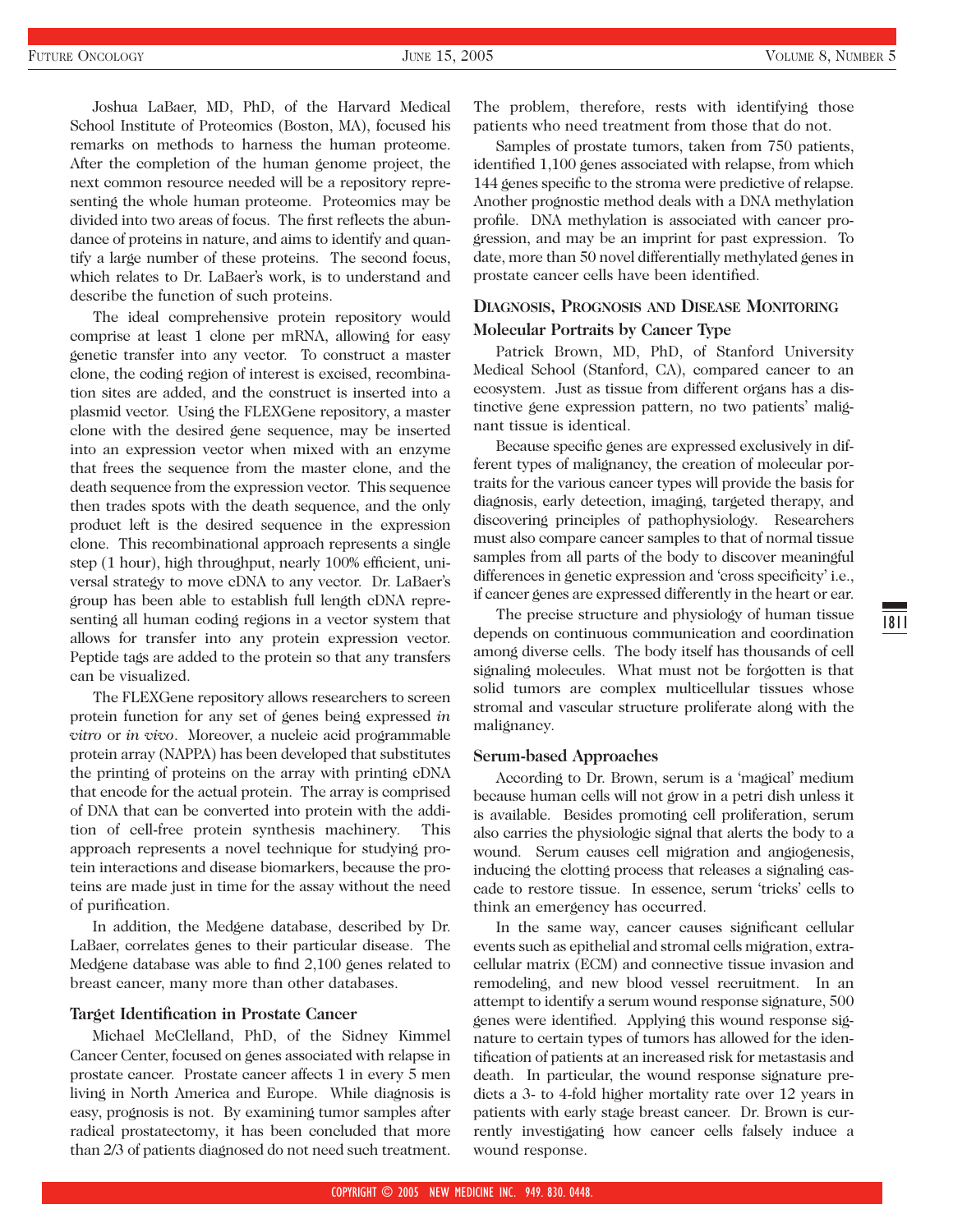Samir Hanash, MD, PhD, of the Fred Hutchinson Cancer Research Center (Seattle, WA), addressed the potential of profiling serum to detect cancer. Different approaches to marker discovery include differentially expressed genes/proteins in tumor cells, proteins in biologic fluids, harnessing the immune response to detect tumor antigens, and serum profiling. The ultimate goal for the proteomic profiling of serum is to have a test for cancer just as the one for HIV.

The Human Proteome Organization (HUPO) Plasma Proteome Project sought to identify all the proteins present in human serum and plasma, while comparing the efficacy of various technologies for such a characterization. In total, HUPO identified 3,020 proteins, but more importantly, proteins associated with cancer were also found in the serum. An experiment was then devised to implant human cancer cells into a mouse, with the aim of detecting human tumor proteins in murine plasma. Results revealed that virtually all protein changes came from the mouse; a host response to the tumor occurred, but interestingly, there were some human proteins identified. Cystatin A (CSTA) was identified, and after further analysis, it was concluded that it was from the human cancer cell. Thus an *in vivo* model was able to prove that cancer proteins could be detected in the serum. Another protein from the human cancer cell, fatty acid binding protein (FABP), was also present in the murine serum.

According to Dr. Hanash, arrays can be established by fractionation of tumor proteins, that are specific for any type of cancer. When serum is added to these 'chips', a spot appears where hybridization occurs; thus, high spot expression indicates if a patient has cancer. A chip for lung cancer, for example, will reveal few/no spots when serum is taken from a patient with colorectal cancer. Furthermore, mass spectrometry may be performed on the spots to identify the specific type of protein involved in the malignancy. Future goals are to identify 10 to 20 of the most common proteins in colon cancer, followed by identifying those for lung cancer, ovarian cancer, etc. Over time, these chips can be combined to form a 'superchip' to diagnose any type of cancer a patient has by simply taking a serum sample. Since tumors have distinct expression, this technology has great potential.

#### **Tumor Hypoxia**

1812

Another predictive model deals with hypoxia, a condition of low oxygen associated with the environment inside tumors. A molecular signature for hypoxia may forecast recurrence and metastasis in patients with breast cancer. Patients expressing genes associated with this model were twice as likely to die from the disease over the course of 12 years when compared to patients without the signature. When compared to other prognostic parameters such as tumor grade, size, location, previous chemotherapy status, etc., both the hypoxia and wound response signatures were significantly and individually the most important parameters in breast cancer prognosis.

#### **Stem Cells**

Gennadi Glinsky, MD, PhD, of the Sidney Kimmel Cancer Center, discussed the prognostic value of stem cells in multiple types of cancer. The 11-gene bmi-1 pathway is essential for self-renewal of normal stem cells. In transformed cells, however, activation of stem cell pathways may contribute to tumor progression and metastasis. Stem cells can fuse to cancer cells, thereby forming a hybrid that induces self-renewing cancer stem cells that are precursors to metastasis. *In vivo*, increased expression of bmi-1 genes is associated with prostate cancer progression. In 9 metastatic and 23 primary human prostate tumor samples, the bmi-1 pathway consistently displayed a stem cell-resembling expression profile. Expanding on this data, tumor samples from patients with prostate cancer (n=167), breast cancer (n=256), lung cancer (n=211), ovarian cancer (n=50), bladder cancer (n=31), gastric cancer (n=89), lymphoma (n=390), mesothelioma (n=17), medulloblastoma (n=60), glioma (n=50), and AML (n=401) were analyzed. The bmi-1 pathway signature proved to be a powerful predictor of short interval to disease recurrence, distant metastasis, and death in 10 types of cancer. In conclusion, a conserved bmi-1 oncogene-driven pathway, expressed in normal stem cells and highly malignant cancer types, represents a prominent drive toward metastatic disease accompanied with an unfavorable prognosis.

# **MALDI (Matrix Assisted Laser Desorption Ionization) Mass Spectrometry**

David Carbone, MD, PhD, of Vanderbilt University Medical Center (Nashville, TN), discussed the applications of mass spectrometry for the prognosis of lung cancer. This year has marked a milestone in cancer. For the first time, more people in the USA have died from cancer than from heart disease. In particular, lung cancer is the number one cause of cancer-related deaths. Mass spectrometry could prove to be a useful device to establish disease markers, because unlike RNA-based methods, it is closely associated with protein expression.

The MALDI mass spectrometer measures the time it takes for a laser beam to travel through a tissue sample. In this way, different mass spectra are obtained for normal and cancer tissue. A comparative analysis has yielded 25 unique signals able to distinguish primary non-small cell lung cancer (nsclc) from metastatic nsclc. Moreover, 15 proteins discovered through this method can predict patient mortality at 1 year after disease onset. Among these 15 proteins are thymosin-β 4 and ubiquitin (Ub), which are downregulated in mouse tumors after erlotinib (Tarceva; OSI Pharmaceuticals) treatment. While some mass spectrometry peaks are validated by immunohistochemistry, others are not. Moreover, serum from patients can also be subjected to mass spectrometry.

Unlike prostate specific antigen (PSA) used in the screening of prostate cancer, there is no single marker for lung cancer. This lack of a diagnostic tool leads to mismanagement of the disease, as is evident by the fact that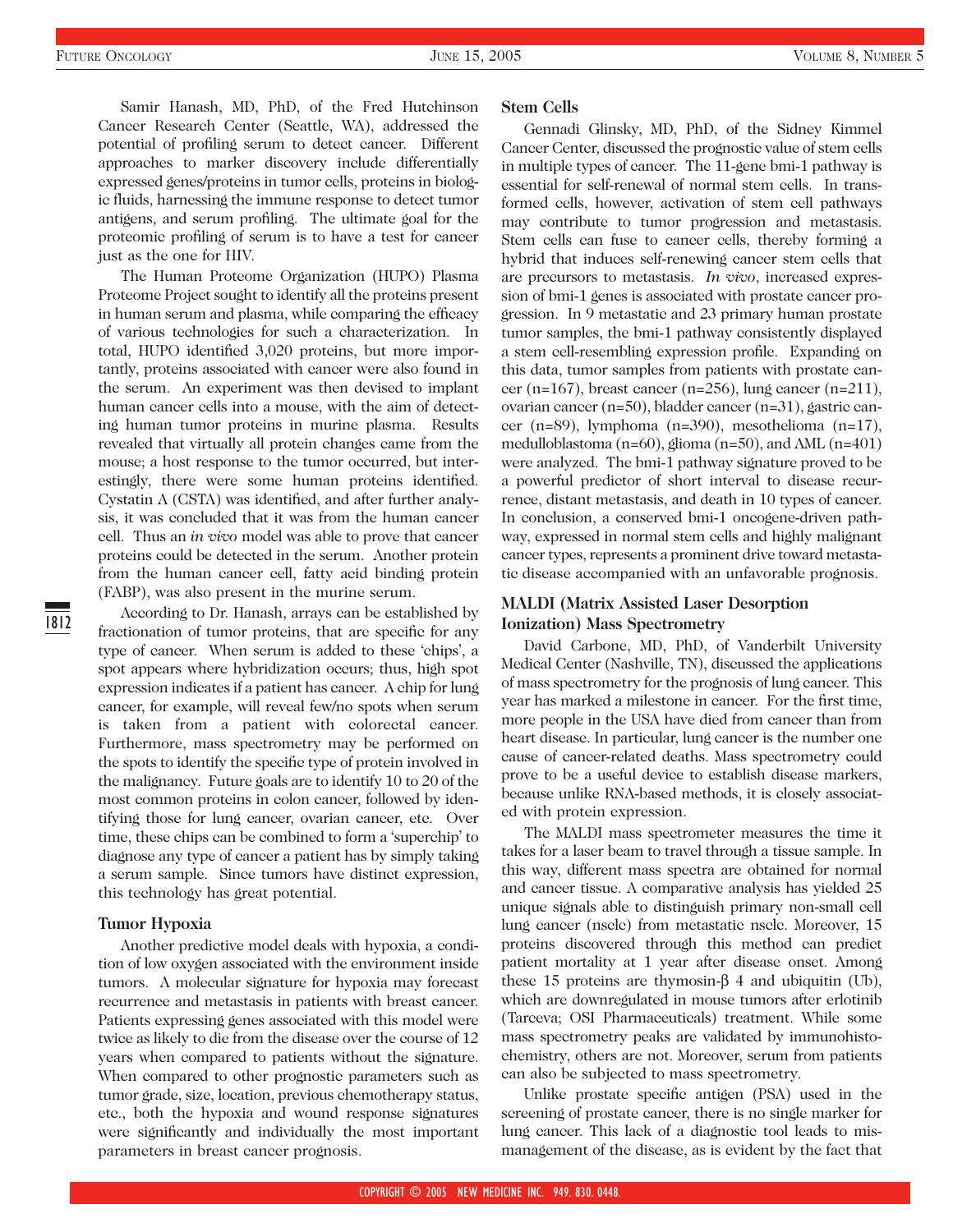1813

20% of patients who have a lung removed are found to have no cancer after surgery. Serum profiling in lung cancer has revealed 57 distinct serum features, with 99% specificity. Further refinement of this paradigm will include samples from 508 patients with cancer. In an international clinical trial that administered gefitinib (Iressa; AstraZeneca) to patients with lung cancer, 34 peaks yielded a clear profile for identifying those patients who responded to therapy, with 75% accuracy.

Unlike a primary biopsy, serum is easy to obtain, making it an ideal diagnostic medium. A new clinical trial to enroll 200 patients is now planned to further evaluate this mass spectra profile.

MALDI may be useful for profiling tumors and establishing a means for early cancer detection, prognosis, and diagnosis. Mass spectrometry is a simple, fast, and inexpensive test that preserves tissue architecture, but is limited to highly abundant low molecular weight proteins, desorption (suppression) by high abundant proteins like albumin, and the inability to use formalin-fixed tissues.

Dr. Carbone also highlighted exciting advancements in imaging techniques based on mass spectrometry, which can be performed on arrays, thereby generating 2-dimensional measurements, without the aid of an antibody or requirement for knowing the protein being investigated. A technique has also been developed to image the entire body of a rat. In this case, according to Dr. Carbone, a small peak, though seemingly insignificant, directly related to protein expression in the brain. Other individual peaks perfectly highlighted the heart, lungs, and other organs. Therefore, novel future applications of mass spectrometry may include the ability to visualize how drugs are distributed throughout the body.

## MECHANISMS IN MALIGNANCY

## **THE C-SRC SIGNAL TRANSACTION PATHWAY**

Aberrations in signaling pathways that regulate normal cell growth, activity, and function, are a hallmark of malignancy. Among key signaling proteins/enzymes are kinases that control many properties of cells, including growth, development, and survival. Abnormal activation of oncogenic kinases may lead to uncontrolled cell proliferation and cancer. These proteins represent highly attractive, well defined targets for cancer therapy. One such signaling molecule is c-Src, which functions at the hub of a vast array of signal transduction cascades that influence cellular proliferation, differentiation, motility, and survival.

Success of imatinib mesylate (Gleevec, Glivec; Novartis), a small molecule inhibitor of the Bcr-Abl chimeric gene product implicated in chronic myelogenous leukemia (CML) that has also proven effective against such solid malignancies as gastrointestinal stromal tumors (GIST) and is being evaluated in many others, encouraged investigators to pursue research in kinase inhibitors participating in various signaling pathways associated with human malignancy. Also, the emergence of imatinib-resistant phenotypes has created a need for either more effective drugs, or follow-on agents to treat imatinib failures. Src is one such target being evaluated in both of these cases. Also, dual Src/Abl inhibitors may avoid resistance to imatinib generated by mutated forms of the Bcr-Abl kinase in patients with CML (Druker BJ, etal, Cancer Res, 15 Dec 2002; 62:7149-53).

The immediate main objective of drug development programs in this area is to introduce a viable competitive/synergistic agent to imatinib, to treat all phases of CML. CML is a malignancy that starts in the bone marrow and invades the blood. The worldwide incidence of CML is 1 to 2 cases per 100,000 per year. CML is responsible for 15% to 20% of all adult cases of leukemia. In the USA, the incidence of CML is 1.6 per 100,000 per year. The American Cancer Society (ACS) estimates that 4,600 cases were diagnosed in the USA in 2004. It is estimated that more than 16,000 patients in the USA are currently living with CML, which usually occurs in middle-aged adults; the average age at onset is 50 years. The commercial opportunity associated with this rather rare malignancy underscores the power of chronic treatment in oncology. Global sales of imatinib in 2004 topped \$1,634 million. The rapid penetration of this drug globally is illustrated by the fact that USA sales are \$368 million compared to \$1,266 million in the rest of the world. The main reason for the large revenues is the fact that imatinib is a chronic treatment for a disease that is amenable to maintenance therapy. CML is a paradigm of the commercial opportunity in transforming cancer from a short term disease into a chronic condition managed by drug therapy.

Among the many sources reviewed for this article, these two reviews have been particularly helpful:

Ishizawar R, and Parsons SJ, *c-Src and cooperating partners in human cancer*, Cancer Cell, Sep 2004;6(3):209-14

Dehm SM, and Bonham K, *SRC gene expression in human cancer: the role of transcriptional activation,* Biochem Cell Biol, Apr 2004;82(2):263-74

## **THE SRC KINASE FAMILY (SKF)**

The viral src gene, originally discovered by its homology to the Rous sarcoma virus oncogene protein pp60(v-Src), was the first retroviral oncogene to be identified, and its cellular counterpart was the first proto-oncogene to be discovered in the vertebrate genome. Subsequently, Src became important as an entry point into the molecular genetics of cancer (Martin GS, Nat Rev Mol Cell Biol, Jun 2001;2(6):467-75).

The Src kinase family (SKF) on nonreceptor protein tyrosine kinases (NRPTK) consisting of members Src, Yes, Fgr, Yrk, Fyn, Lyn, Hck, Lck, and Blk, represents one of the richest and most diverse enzyme families in terms of drug targets. From the N to C termini, Src kinase family members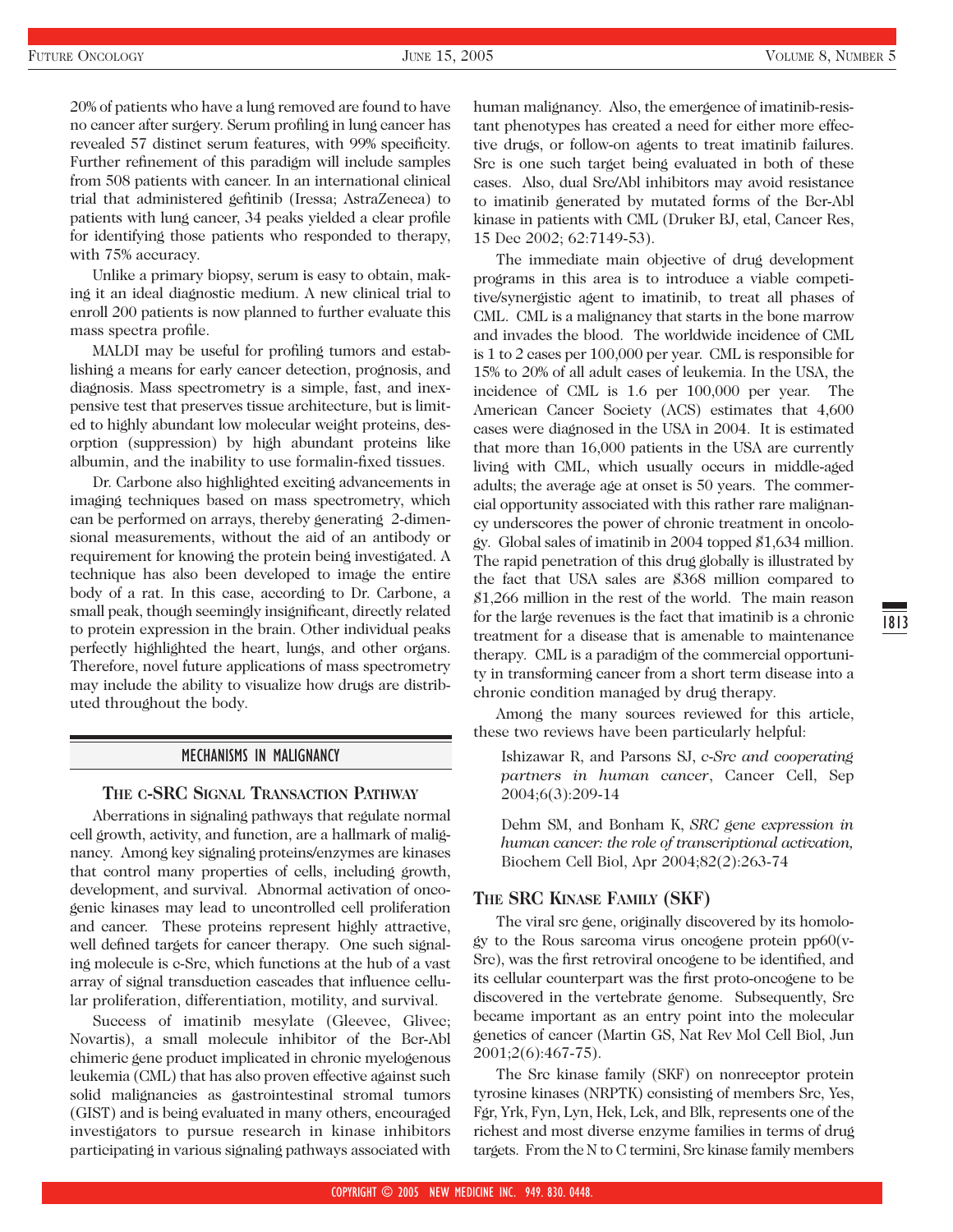comprise Src homology (SH) domains SH4, SH3, and SH2, a linker region, a catalytic domain (SH1), and the C-terminal 'tail' sequences. SH3 domain and C-terminal sequences are required for full regulation of c-Src activity. Sequences between the SH4 and the SH3 domains vary considerably among different members of the Src family.

SKF is an intermediary of information transfer, controlling such diverse processes as cell division, motility, adhesion, genome maintenance, and survival. Src kinases interact with a variety of cell-surface receptors, and participate in various intracellular signal transduction pathways. SFK are activated by G-protein-coupled receptors (GPCr). SFK are also important modulators of T-cell activation. SFK members are being pursued as targets for indications that include cancer, osteoporosis, cardiovascular and autoimmune diseases, viral infections, and graft rejection after organ transplantation.

In 1991, investigators at the University of Helsinki, in Finland, isolated a cDNA encoding a novel NRPTK family member, named cyl (consensus tyrosine-lacking kinase), from the K562 human leukemia cell line. The cloned novel cytoplasmic tyrosine kinase lacking the conserved tyrosine autophosphorylation site (Y416src) was designated c-Src tyrosine kinase (Csk). Csk that contains features of known cytoplasmic tyrosine kinases, including aminoterminal SH3 and SH2 domains, downregulates tyrosine kinase activity of the c-Src oncoprotein through tyrosine phosphorylation of the c-Src carboxy terminus. Therefore, Csk acts as a negative regulatory site, potentially functioning as an antioncogene (Partanen J, etal, Oncogene, Nov 1991;6(11):2013-8). Subsequently, these investigators mapped the Csk gene to 15q23-q25 by *in situ* hybridization (Armstrong E, etal, Cytogenet Cell Genet 1992;60(2):119-20).

#### **C-SRC**

Human pp60c-Src, usually referred to as c-Src (Src), is a 60 kDa nonreceptor tyrosine kinase encoded by the src gene, mapped to 20q12-q13. It is the cellular homolog to the potent transforming v-src viral oncogene. The 3-dimensional structure of c-Src was delineated by investigators at Children's Hospital (Boston, MA) (Xu W, etal, Nature, 13 Feb 1997;385(6617):595-602; comment:582-3, 585).

Src kinase is a signal transduction modulator, and a critical component of many of the key signaling pathways currently thought to be pivotal in carcinogenesis. In contrast to its highly regulated role in normal cells, Src kinase is deregulated with significantly increased activity in many human malignancies. Src kinase has been implicated in a number of processes important for malignant growth, including growth factor-driven cell proliferation, VEGFdependent angiogenesis, and metastasis.

In cells, endogenous Src is switched from an inactive to an active state by a variety of mechanisms that simultaneously relieve constraints on the kinase and protein-interacting Src homology (SH) domains. As a result, Src moves to the cell periphery, often to sites of cell adhesion, where myristoylation mediates its attachment to the inner surface of the plasma membrane. From these peripheral sites, Src's catalytic activity initiates intracellular signal transduction pathways that influence cell growth and adhesion that contribute to control of cell migration. Deregulation of Src in cancer cells may enhance tumor growth and/or stimulate relatively nonmotile cells to become migratory or invasive. Src may also influence the life or death decisions that cells make during many biologic processes and, therefore, Src modulation in cancer cells can alter cell responses that are often perturbed in cancer (Frame MC, Biochim Biophys Acta, 21 Jun 2002;1602(2):114-30).

Src plays key roles in signal transduction following growth factor stimulation and integrin-mediated cell-substrate adhesion. Src transduces signals controlling cellular processes such as motility, adhesion, invasion, proliferation, differentiation, and survival. In normal cells, Src has been implicated in the control of cell division, the production of autocrine growth factors, the cell's survival response, as well as in cell motility. Src kinase activity is necessary for cells to enter the cell cycle when exposed to mitogens such as platelet-derived growth factor (PDGF). Src activity initiates a signal transduction cascade, involving the adaptor protein Shc, which culminates in the transcriptional activation of the transcription factor Myc. Furthermore, this requirement for Src is abrogated in cells lacking the tumor suppressor p53, suggesting that another of Src's functions in normal cells is to suppress the actions of p53 (Courtneidge SA, Biochem Soc Trans, Apr 2002;30(2):11-7).

Src kinase is also highly expressed in osteoclasts. Targeted disruption of the src gene in mice induces osteopetrosis, i.e., partial filling of the bone marrow cavity attributable to impaired bone resorption, rising from the inability of osteoclasts to migrate and bind to the bone surface; functions essential for bone resorption. In the osteolytic bony metastases characteristic of late stage breast cancer and myeloma, osteoclast and tumor cell activities are linked in a 'vicious cycle', in which tumor cells stimulate osteoclast bone resorption, which releases growth factors locally, further stimulating tumor growth within the bone.

Post-translational modification and negative regulation of c-Src activity is the result of phosphorylation of a tyrosine residue located at the C-terminus of the protein by Csk. Inactivation of Csk in mice led to an order of magnitude increase in activity of Src and related Fyn kinases, indicating that Src family kinase activity is critically dependent on phosphorylation by Csk (Imamoto A and Soriano P, Cell, 18 Jun 1993;73(6):1117-24).

The major consequence of increased c-Src activity is to promote an invasive tumor phenotype characterized by breakdown of cell-cell adhesion, increased adhesion of cells to the matrix, and formation of focal adhesions and podosomes. Src kinase activity is required for adhesion turnover associated with cell migration in cancer cells and, in addition to its catalytic activity, Src also acts as an adap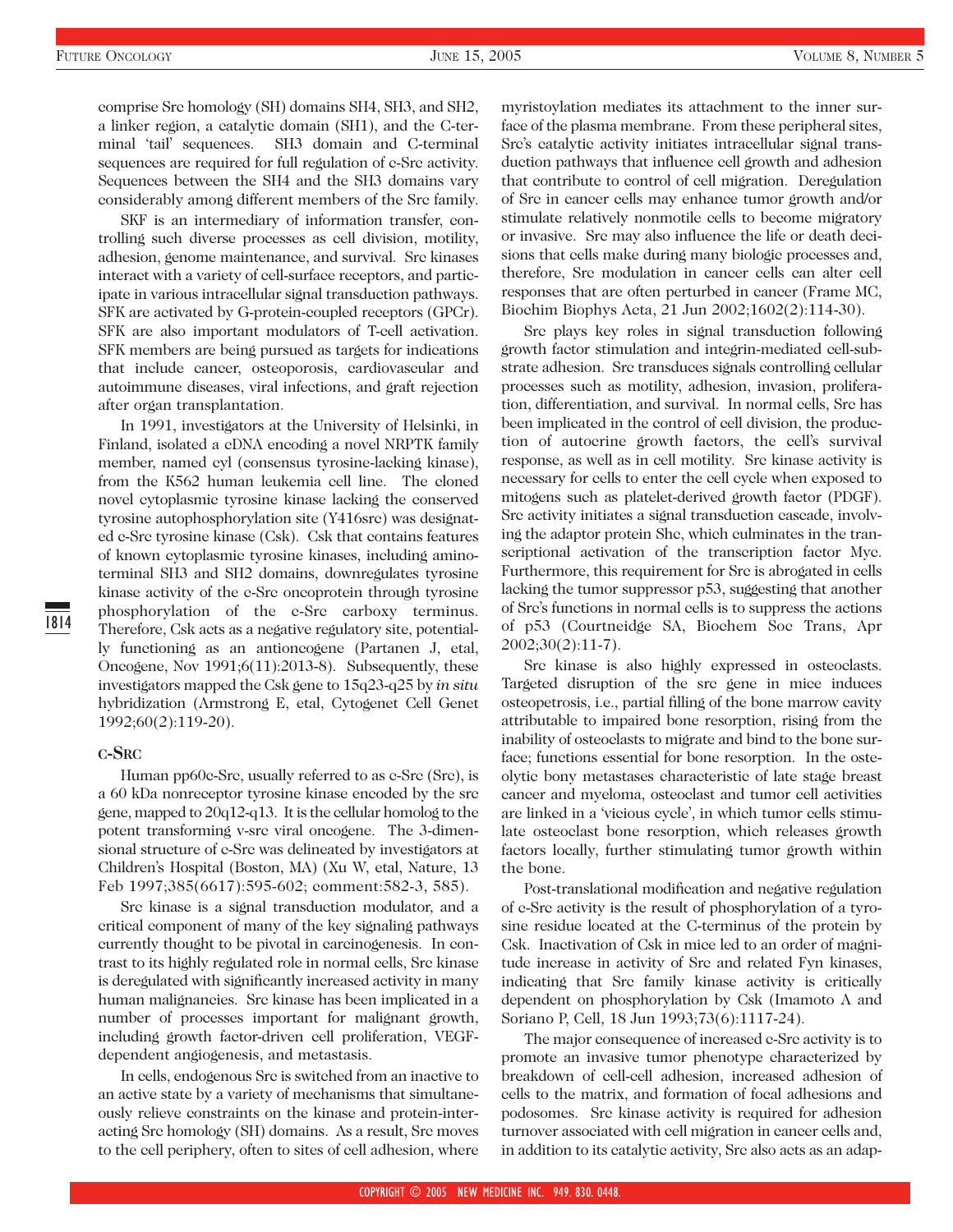tor to recruit other kinases that can phosphorylate key substrates (Brunton VG, etal, Cancer Res, 15 Feb 2005;65(4):1335-42). Accordingly, inhibition of c-Src kinase activity in preclinical models restores cell-cell adhesion, inhibits cell migration and invasion, and reverses the Src modulated invasive phenotype.

Numerous signal transaction pathways are mediated by c-Src. Receptor tyrosine kinases (RTK) that activate s-Src include platelet-derived growth factor receptor (PDGFr), epidermal growth factor receptor (EGFr), and various integrins, among others. Evidence to date supports a model wherein c-Src potentiates survival, proliferation, and tumorigenesis of EGFr family members, in part by associating with them. Phosphorylation of EGFr by c-Src is also critical for mitogenic signaling initiated by EGFr itself, as well as by several GPCr, a cytokine receptor, and the estrogen receptor (Er). Thus, c-Src appears to have pleiotropic effects on cancer cells by modulating the action of multiple growth-promoting receptors (Biscardi JS, etal, Breast Cancer Res 2000;2(3):203-10).

The Src downstream pathway includes the phosphatidylinositol 3'kinase (PI3K) and p42 (ERK2)/p44 (ERK1) MAPK cascades, culminating in the AP-1/LEF-1 response elements of the matrix metalloproteinase matrilysin (MMP-7) promoter implicated in invasion and metastasis.

Because of c-Src's involvement in the malignant phenotype, a major effort was undertaken to understand the mechanisms of c-Src activation in human cancer. Originally it was thought that mutations in c-Src were responsible for it being implicated in carcinogenesis and metastasis, based on the finding that a constitutively active form of v-Src kinase, encoded by the mutant Src gene within the Rous sarcoma virus genome, can transform fibroblasts. However, it was subsequently shown that e-Src was rarely mutated in human malignancies.

Although evidence for activating mutations within the cellular Src homolog, c-Src, in human tumors is limited and controversial, there is a significant body of data describing high levels of c-Src kinase expression and activity in many human tumor types. In many cases, this appears to be driven by post-translational activation mechanisms. Src expression has been linked to poor clinical prognosis, tumor progression, and in particular, tumor dissemination. These observations are supported by accumulating preclinical data suggesting that increased Src kinase activity predominantly leads to changes in cell behavior that contributes to an invasive tumor phenotype (Green T, etal, AACR05).

Src is overexpressed and highly activated in a wide variety of human malignancies, and also appears to correlate with disease stage. Src activation has been documented in upwards of 50% of tumors derived from the colon, liver, lung, breast, and pancreas. There appears to be a significant relationship between Src activation and cancer progression, and Src may influence development of the metastatic phenotype. Therefore, Src may play a role as a critical component of the signal transduction pathways that control cancer cell development and growth, making it a target in drug discovery efforts.

Interestingly, it was reported that an Src mutation was observed in a small subset of advanced colon tumors. In addition, elevated src transcription has been identified as yet another mechanism contributing significantly to c-Src activation in a subset of human colon cancer cell lines. Also, it has been shown that histone deacetylase (HDAC) inhibitors, agents with well documented anticancer activity, repress src transcription in a wide variety of human cancer cell lines (Dehm SM and Bonham K, Biochem Cell Biol, Apr 2004;82(2):263-74).

Also, Src has a similar structure as Abl, the target of imatinib. Therefore, inhibitors of Src may also inhibit Abl.

#### **Bone Metabolism**

The role of Src in bone metabolism, first observed in Src-deficient mice, has since been confirmed using low molecular weight Src inhibitors in animal models of osteoporosis (Susva M, etal, Trends Pharmacol Sci, Dec 2000;21(12):489-95). Malignancies such as breast, lung, and prostate cancer, commonly metastasize to bone, and may also cause humorally mediated hypercalcemia by producing factors that stimulate bone resorption systemically in the absence of bone metastasis. Metastatic tumor cells promote osteolysis by releasing paracrine factors in the bone microenvironment, resulting in an indirect stimulatory effect on osteoclasts, the principal bone resorbing cells.

Osteoclasts must express Src to resorb bone normally, as evidenced by the abnormal cellular morphology and impaired functional properties of osteoclasts in src -/- mice associated with the development of osteopetrosis. According to investigators at Washington University School of Medicine (Saint Louis, MO), mice with homozygous germ line deletions of the src proto-oncogene have defective osteoclasts that fail to resorb bone resulting in severe osteopetrosis. Owing to their defective osteoclast function, it was predicted that src-/- mice would be protected from bone metastases. Although 6/7 src-/- mice injected with B16 cells developed widespread visceral metastases with bone tumors present in 6/7 src-/- mice, on histologic examination, tumors were present in the bone marrow space, but no bone destruction was evident. In contrast, among the 4/4 wild type mice that developed visceral metastases and the 3/4 with bone tumors, histologic examination revealed extensive bone destruction associated with tumors in the bone marrow space. Thus, src-/ mice were protected from bone destruction associated with bone metastases, suggesting that functional host osteoclasts are critical for bone destruction associated with metastasis. Therefore, specific inhibition of host Src tyrosine kinase activity may represent a therapeutic target in the treatment of osteolytic bone metastasis (Nestor NJ, etal, AACR03, Abs. 3425).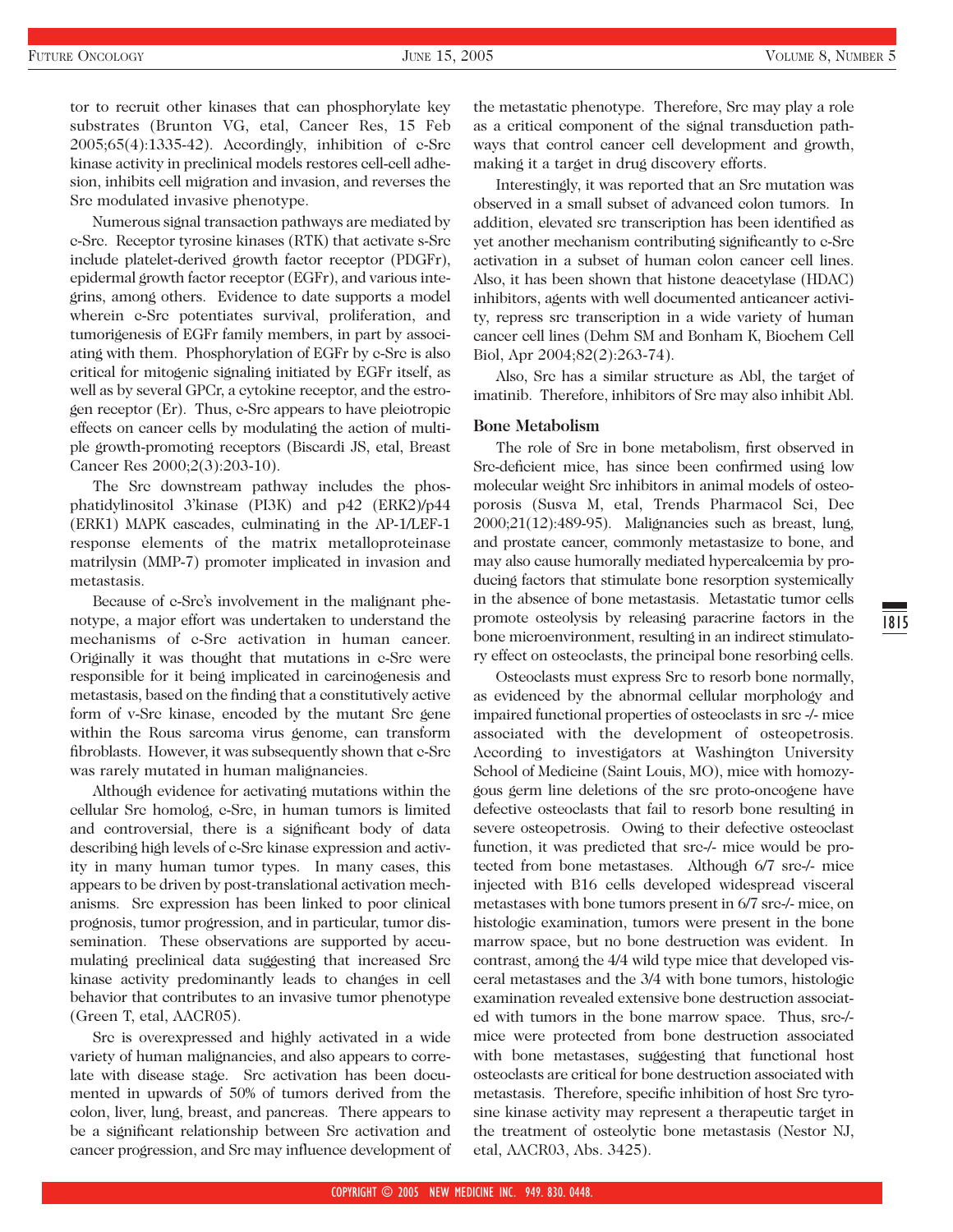1816

#### **Regulation of Angiogenesis**

Gary E. Gallick, PhD, and colleagues at M. D. Anderson Cancer Center (Houston, TX) hypothesized that because Src has been implicated in both the regulation of expression and response to proangiogenic factors, it would be a critical mediator of angiogenesis induced by colorectal carcinoma cells. To examine Src-mediated angiogenic properties, immortalized endothelial cells from both the colon (CEC) and liver (HEC) were stimulated with conditioned media from HT29 human colorectal carcinoma cells previously treated with a selective Src kinase inhibitor such as pyrazolopyrimidine 2 (PP2) or dimethyl sulfoxide (DMSO) control.

Conditioned media from HT29 colorectal carcinoma cells induced a ~2-fold increase in proliferation and migration in CEC, and >3-fold increase in HEC. Conditioned media from the Src-inhibited colorectal carcinoma cells failed to induce significant proliferation or migration in either cell line. Likewise, EGF, basic fibroblast growth factor (bFGF), VEGF-A, and hepatocyte growth factor (HGF), induced a 5.0-, 3.7-, 4.4-, and 3.9-fold increase in migration in HEC, respectively, and a 3.3-, 2.4-, 2.7-, and 4.0-fold increase in migration in CEC, respectively. In contrast, while EGF and bFGF caused ~2-fold increase in proliferation in both HEC and CEC, VEGF failed to increase proliferation above control values. HGF induced a 1.5-fold increase in CEC proliferation, but failed to induce proliferation in HEC. Pretreatment with the selective Src inhibitor abrogated endothelial proliferation and migration induced by all factors. EGF treatment of HEC induced a 2 fold increase in Src activity, a  $>$ 5-fold increase in phosphorylated Erk, and a ~3-fold increase in phosphorylated Akt, all of which were effectively blocked by Src inhibition. Therefore, angiogenesis induced by colorectal carcinoma cells is regulated by Src kinase (Lesslie DP III, etal, AACR05, Abs. 2024).

Dr. Gallick and colleagues also examined the role of Src, frequently activated in pancreatic ductal adenocarcinoma (PDAC), in regulating interleukin (IL)-8 and VEGF expression. Both IL-8 and VEGF are angiogenic peptides that contribute to progression of PDAC. In addition, the role of Src-mediated signaling pathway was examined that contributes to angiogenesis *in vivo*. Scr inhibitors PP2 or AP23846 (an analog of AP23464) were added to cells for selective inhibition of SFK that resulted in significant dose-dependent decreases in IL-8 and VEGF expression. Infiltration of vessels from PDAC cells was nearly abrogated when exposed to conditioned media from cells treated with either PP2 or AP23846 (Trevino JG, etal, ASCOGI05, Abs. 152).

#### **Promotion of Metastasis**

Src plays a critical role in tumor-cell migration and invasion, and is involved in controlling contacts between cells that maintain the integrity of normal tissues. Abnormal Src activity in tumor cells leads to the breakdown of these contacts, allowing cancer cells to spread to distant sites and establish tumor colonies. Inhibitors of Src block signaling pathways that control migration of cancer cells, and may prove an effective approach for the prevention of metastatic spread of solid tumors from primary to distant sites.

Involvement of Src kinase during metastasis was explored using the NBT-II rat bladder carcinoma cell line, which can be induced to scatter *in vitro* by Src kinase. Using NBT-II cells overexpressing a dominant-negative mutant of Src (srcK-) or Csk, the natural inhibitor of Src, it was demonstrated that although Src activity is not required for growth of tumors derived from NBT-II cells injected into nude mice, it is crucial for the emergence of micrometastases (Oncogene 2002; 21: 2347-2356).

#### **MALIGNANCIES ASSOCIATED WITH C-SRC**

Overexpression and/or hyperactivation of c-Src kinase are common features of many human malignancies including brain, bone, breast, colon, ovarian, pancreatic, and prostate cancer, and leukemia. Therefore, c-Src is a target with potential broad applications in neoplastic disease.

## **Bone Cancer**

Osteoclasts express Src in order to resorb bone normally, as evidenced by the abnormal cellular morphology and impaired functional properties of osteoclasts associated with the development of osteopetrosis in src -/- mice. However, although Src expression is ubiquitous, in the src -/- mice the only phenotype observed is in bone. This fact renders Src as an excellent target for treatment of osteolytic bone metastasis from such malignancies as breast, lung, and prostate cancer that commonly metastasize to bone. Even when not metastasized to bone, these malignancies induce humorally mediated hypercalcemia by producing factors that stimulate bone resorption. Also, metastatic tumor cells promote osteolysis around them by releasing paracrine factors in the bone microenvironment, resulting in an indirect stimulatory effect on osteoclasts (Shakespeare W, etal, AACR03, Abs. 3971).

#### **Breast Cancer**

Overexpression or increased activity of c-Src is frequently detected in human breast cancer, implicating involvement of c-Src in the etiology of this malignancy. However, overexpression of c-Src in tissue culture cells resulted in a weakly or nontransforming phenotype, indicating that Src alone is not sufficient for oncogenesis. Rather, c-Src appears to be required to maintain the oncogenic phenotype of breast cancer cells (Ishizawar RC, etal, J Biol Chem, 28 May 2004;279(22):23773-81). For instance, Src appears to potentiate mitogenic signals from transmembrane receptors. Evidence from murine fibroblast models and human breast cancer cells indicates that c-Src and human EGFr synergize to enhance neoplastic growth of mammary epithelial cells (Slack JK, etal, Oncogene, 22 Mar 2001;20(12):1465-75). Src and members of the EGFr family are simultaneously overexpressed in ~70% of cases of breast cancer.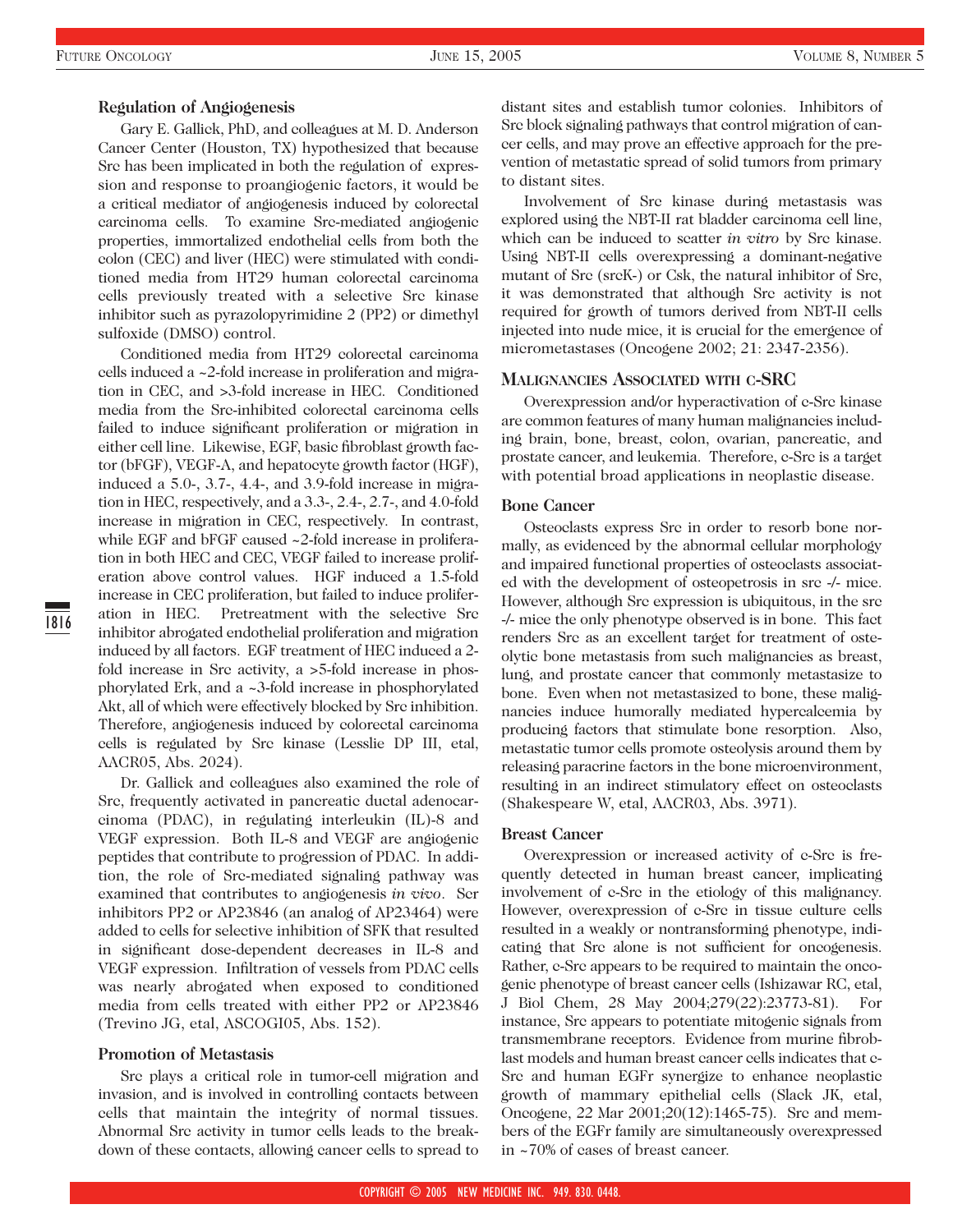When SFK expression was measured in 52 human mammary tumor specimens, compared with normal tissue from the same patient, the mean enzymatic activity was moderately elevated in the tumor specimens, with 25 tumor samples having higher activity than the corresponding normal tissue, and 17 having lower activity; no activity was detected in 10 tumor/normal pairs (Reissig D, etal, J Cancer Res Clin Oncol, Apr 2001;127(4):226-30).

Src may play a role in breast cancer via its interaction with steroid hormone receptors. Estrogens affect cellular processes by binding to their cognate receptors Erα and Erβ, playing a key role in breast cancer. Investigators examined the role of the K303r Erα mutant receptor and c-Src kinase in promoting breast tumor growth and metastasis. The K303R Erα mutation is present in about one third of hyperplastic and invasive breast lesions. Additionally, cells expressing this mutant Erα are more sensitivity to subphysiologic estrogen concentrations, resulting in increased Erα-induced transactivation and cellular proliferation. Treatment of MCF-7 cells expressing wild type and mutant Erα with AZD0530 abolished e-Src tyrosine phosphorylation, and was effective at reducing basal and estrogen-induced invasion together with cell growth, suggesting a role for c-Src in cell proliferation and estrogen-mediated invasion in breast cancer cells (Herynk M, etal, AACR05, Abs. 264).

#### **Chronic Myelogenous Leukemia (CML)**

CML is the poster child of the potential of oncogenic protein inhibition in cancer. Bcr-Abl nonreceptor protein kinase, the hallmark of CML, is the target of imatinib, one of the few indisputable successes in the treatment of cancer. Almost 96% of patients with CML respond to imatinib. However, imatinib resistance occurs in patients with CML in all phases of the disease through mechanisms that are only partially understood. Point mutations within the Abl kinase and SH3 domain emerged as a major mechanism of imatinib resistance.

Point mutations and amplification of the bcr-abl gene detected in patients with resistant disease alone do not account for resistance in all patients. A role of SKF members has been described in CML, particularly in resistant disease. Imatinib-resistant CML cell models and analysis of clinical specimens suggest that activation of hematopoietic cell-type specific SFK such as Lyn and Hck that are not inhibited by imatinib, reduce imatinib-mediated antileukemic activity, and play a role in resistance.

Based on animal models of CML, it appears that both Bcr-Abl and SFK inhibition are necessary to overcome imatinib resistance *in vivo*. In imatinib-sensitive CML cells, imatinib reduced Bcr-abl and specific phosphorylation of CrkL, a substrate of Bcr-Abl, and coordinately reduced activation of SFK, suggesting upstream regulation of the SFK by Bcr-Abl in imatinib-responsive cells. However in patients with imatinib-resistant CML who do not lose sensitivity to ima-tinib through Bcr-Abl mutations, imatinib failed to suppress SFK, suggesting SFK regulation by Bcr-Abl independent mechanisms. Bcr-Abl/SFK complexes were detected in imatinib sensitive, but not resistant cells. Autonomous regulation of SFK in imatinib-resistant CML specimens and cell survival could be overcome with BMS-354825, a novel Src/Abl dual kinase inhibitor. Targeted interference of SFK expression could also be overcome by siRNA. Together, these results suggest that SFK play a role in imatinib resistance. Therefore, inhibition of both Bcr-Abl and SFK may circumvent the development of imatinib resistance, and increase the clinical activity of kinase-targeting therapies in CML (Donato NJ, etal, AACR05, Abs. 1507).

## **Colorectal Cancer**

Colorectal cancer was the first human cancer to be associated with c-Src. Overexpression or increased activity of Src has been reported in >70% of human colon tumors. Also, blocking Src in human colon tumor xenografts prevents tumor growth.

Enhanced expression of Src plays an important role in the spread of colon cancer, specifically disrupting proper assembly of E-cadherin-dependent cell-cell contacts leading to cancer-cell migration (Frame MC, Biochim Biophys Acta, 21 Jun 2002;1602(2):114-30, and Frame MC, etal, Nature Cell Biology 2002 4:632).

Elevated levels of both c-Src protein and mRNA in a subset of human colon cancer cell lines were attributable to increased transcription of the src gene, and correlated strongly with increased c-Src kinase activity. Decreased c-Src mRNA stability was also observed in cell lines that displayed src transcriptional activation. These findings provide evidence that src transcriptional activation is an important determinant of c-Src expression and activity in colon cancer cell lines (Dehm S, etal, FEBS Lett, 5 Jan 2001;487(3):367-71).

#### **Ovarian Cancer**

Alteration of c-Src activity greatly influences the tumorigenic potential of metastatic ovarian cancer cells. Src associates tightly with members of the EGFr family, and in particular, with HER-2/neu, and plays a major role in modulating the expression and secretion of invasive or angiogenic factors from metastatic ovarian cancer cells. Src is overexpressed and activated in a majority of late stage ovarian cancer, as well as in a panel of cultured malignant human ovarian epithelium grown *in vitro*, but not in normal ovarian epithelium or immortalized normal ovarian epithelium. Although Src overexpression was found to be frequently, but not always, associated with HER-2/neu overexpression, no statistical association between Src and Her-2/neu overexpression could be demonstrated (Wiener JR, etal, Gynecol Oncol, Jan 2003;88(1):73–79).

Investigators at the University of Miami observed that both the hyaluronan (HA) receptor, CD44, and c-Src kinase are expressed in the human ovarian tumor cell line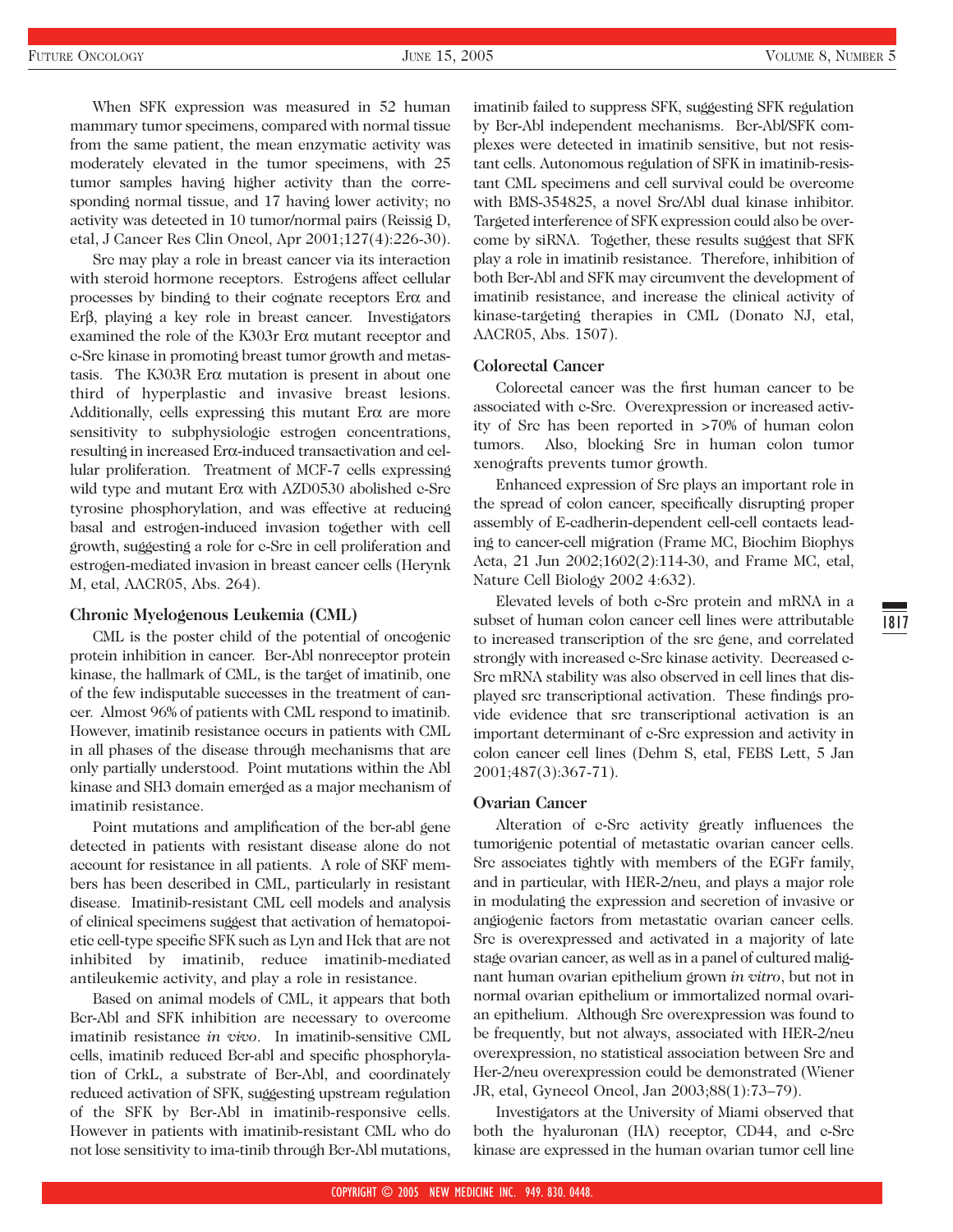SK-OV-3.ipl, and that these two proteins are physically associated as a complex *in vivo*. Furthermore, binding of HA to SK-OV-3.ipl cells promotes c-Src kinase recruitment to CD44, and stimulates c-Src kinase activity, which, in turn, increases tyrosine phosphorylation of the cytoskeletal protein, cortactin. Subsequently, tyrosine phosphorylation of cortactin attenuates its ability to cross-link filamentous actin *in vitro*. In addition, transfection of SK-OV-3.ipl cells with a dominant active form of c-Src (Y527F) cDNA promotes CD44 and c-Src association with cortactin in membrane projections, and stimulates HA-dependent/CD44 specific ovarian tumor-cell migration. Overexpression of a dominant-negative mutant of c-Src kinase (K295R) in SK-OV-3.ipl cells impairs the tumor cell-specific phenotype. Taken together, these findings strongly suggest that CD44 interaction with c-Src kinase plays a pivotal role in initiating cortactin-regulated cytoskeleton function and HAdependent tumor cell migration, which may be required for human ovarian cancer progression (Bourguignon LY, etal, J Biol Chem, 9 Mar 2001;276(10):7327-36).

#### **Pancreatic Cancer**

Src is aberrantly activated and/or overexpressed in pancreatic tumors. Src expression and activation correlates with VEGF production in several pancreatic cancer cell lines. Furthermore, pharmacologic inhibition of SFK activity by PP2, significantly decreased both constitutive VEGF production and EGF-induced VEGF production. These results suggest that SFK regulate VEGF expression. To examine the specific role of Src in VEGF expression, stable clones of L3.6pl PDAC cells were established, in which Src expression was reduced by siRNA. Expression of VEGF was reduced in these clones at levels similar to those achieved with PP2. Upon EGF stimulation, both the PI3K/Akt and p38 mitogen activated protein kinase (MAPK) pathways important for EGF-mediated VEGF production in PDAC cells were activated in an SFK-dependent fashion. Also, media from Src-inhibited L3.6pl cells failed to promote angiogenesis into gel-foams subcutaneously (SC) implanted into mice, whereas media from control cells promoted a readily detectable angiogenic response. Results suggest that SFK inhibitors may be important therapeutic agents in PDAC (Summy JM, etal, AACR05, Abs. 4556).

IL-8 is a proangiogenic factor commonly secreted by PDAC. Src correlates with IL-8 production. Activated Src increased by ectopic expression in PANC-1 cells with low endogenous Src activity, results in a significantly increase of IL-8 production. In contrast, inhibition of endogenous SFK activity with pharmacologic inhibitors, or by decreasing c-Src specifically by stable siRNA expression in L3.6pl cells with high Src expression and activity, causes significant decreases in IL-8 production. Src mediates IL-8 expression by regulating critical 'downstream' signaling pathways in PDAC cells (Trevino JG Jr, etal, AACR05, Abs. 4557).

#### **Prostate Cancer**

It appears that Src activation is important in prostate tumor progression. Investigators at M. D. Anderson Cancer Center, under a grant by the Department of Defense (DoD), demonstrated that increased Src activity leads to increased expression of VEGF, implicating Src in promotion of angiogenesis by prostate tumor cells. Also increased Src expression was linked to increased tumorigenic growth in nude mice.

Src may also act via the androgen receptor (Ar). Treatment of human prostate carcinoma-derived LNCaP cells with androgen, or estradiol, triggers simultaneous association of Ar and estradiol receptor ß with Src, activating the Src/Raf-1/Erk-2 pathway, and stimulating cell proliferation. Src SH2 interacts with phosphotyrosine 537 of the estradiol receptor, and the Src SH3 domain with a proline-rich stretch of Ar.

# **AGENTS IN DEVELOPMENT TARGETING THE C-SRC PATHWAY**

Located intracellularly in the cytoplasm, c-Src has proven an attractive target for orally available small molecule drugs. SKF are critical participants in many signaling pathways that regulate all stages of malignancy, from oncogenesis to metastasis, in many cell types. Therefore, SKF, and particularly Src modulators, are expected to have a role to play, alone or in combination with other anticancer agents, in a broad spectrum of malignancies at all stages of the disease. However, this sector is in early stages of development, and still faces a lot of challenges both at the bench and the clinic.

One issue in drug development in this area is specificity. Ideally, specificity is not only desirable, but a requirement to ensure safety and reliability. However, it may also limit the effectiveness or use of the agent in development. For instance, use of imatinib has expanded when it was discovered that in addition to blocking Bcr-Abl, it also targeted c-Kit, making it an effective treatment in GIST. Subsequently, it was shown that imatinib also targets platelet-derived growth factor receptor alpha (PDGFrA), further expanding its potential indications. In contrast, gefitinib (Iressa; AstraZeneca), a small molecule ATP analog blocking the activity of EGFr, appears to work better in a small subset of non-small cell lung cancer (nsclc), with specific somatic mutations in the ATP binding pocket of EGFr that confer a heightened aggressiveness to the disease. Somatic mutations the EGFr gene were found in 15 of 58 unselected tumors from Japan, and 1 of 61 from the USA. This finding was quite remarkable, and explained why although treatment with gefitinib caused tumor regression in some patients with nsclc, the phenomenon was more frequently observed in Japan (Paez JG, etal, Science, 4 Jun 2004;304(5676):1497-500, and Lynch TJ, etal, NEJM, 20 May 2004;350(21):2129-39). Lack of broad activity in EGRr-overexpressing tumors has virtually destroyed gefitinib's opportunity as an anticancer agent. In this case, high selectivity was a drug's undoing.

1818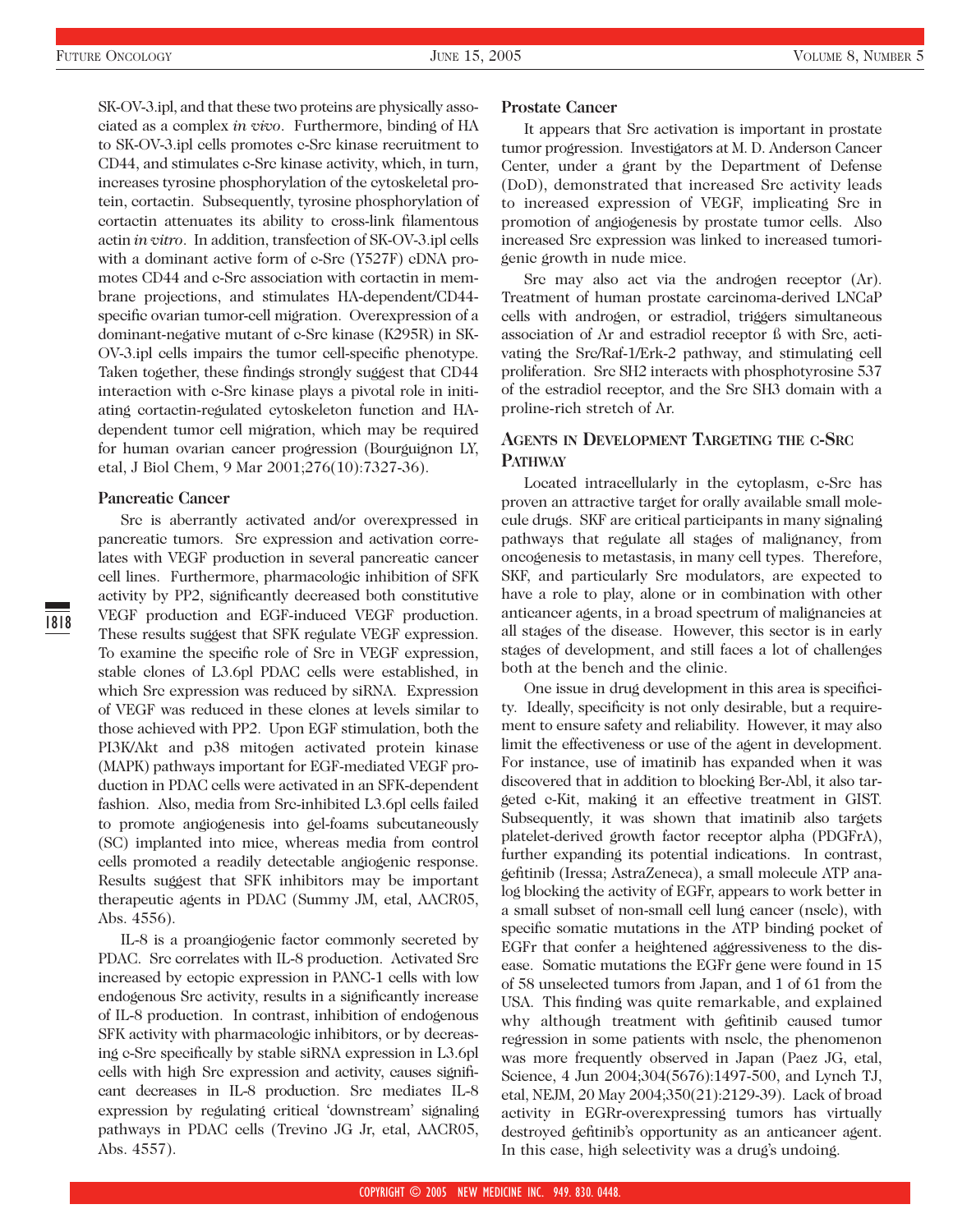In support of high selectivity in the design of Src inhibitors is the fact that Src belongs to a family whose other members participate in critical functions in normal cells. Therefore, highly specific inhibitors of c-Src need to be developed to avoid any untoward toxicity. However, broad spectrum Src inhibitors appear to be much more effective in treating imatinib-resistant disease arising from to mutations in the catalytic domain of Bcr-Abl (Shah NP, etal, Science, 16 July 2004;305 (5682);399-401). Therefore, it has been suggested that high selectivity may not be a good thing. Unfortunately, it appears that each case has to be evaluated in its own merits, and both high and low specificity inhibitors may have a role in the treatment of cancer that needs to be individually investigated in clinical trials.

Strategies to inhibit c-Src include blocking the protein's catalytic activity, blocking protein-protein interactions, and interfering with protein maturation or stability. A more indirect approach is to block/modulate other points in various pathways involving Src.

Drugs that inhibit protein kinases at their catalytic sites are ATP analogs such as imatinib. This approach has been the most prevalent basis for the development of small molecule inhibitors of protein kinases. ATP analogs, such as tyrophostins and pyrimidine compounds, directly inhibit tyrosine kinase activity of c-Src and/or related kinases. Investigators at Novartis (Basel, Switzerland) reported that optimized 5-aryl-pyrrolo[2,3-d]pyrimidines incorporating different N(7)-substituents are highly potent e-Src inhibitors. Some exhibited excellent specificity towards other receptor and nonreceptor tyrosine kinases and were characterized by a good PK profile (Altmann E, etal, Mini Rev Med Chem, Jun 2002;2(3):201-8).

Nonkinase inhibitors in development interact with the noncatalytic SH2 domain of Src, involved in protein-protein interactions that mediate signal transduction. SH2 domains mediate protein-protein interactions through short contiguous amino acid motifs containing phosphotyrosine. These domains are key regulators in a variety of cellular processes and, therefore, are attractive drug targets. However, development of small molecule inhibitors of protein-protein interactions is very challenging, because such targets are considered to be barely druggable.

A more general approach in blocking Src activity is by using agents that trigger protein instability or prevent maturation of newly synthesized proteins. One such class of drugs, are inhibitors of heat-shock protein 90 (Hsp90), a protein chaperone that guides the maturation of c-Src and other oncoproteins to a fully functional conformation and intracellular localization (Xu Y, etal, PNAS USA, 5 Jan 1999;96(1):109-14). Among HSP90 inhibitors are the natural products geldanamycin, herbimycin, and radicicol.

An even more indirect strategy in blocking Src activity is by modulating other factors associated with the proper functioning of Src. For instance, it may be possible to interfere with myristoylation that occurs during the protein maturation process. During myristoylation, a myristoyl moiety is added to the N terminus of Src, directing it to cellular membranes required to confer it functional activity. Elevated levels of N-myristoyltransferase, detected in some colon cancer cell lines and gallbladder tumors (Rajala RV, etal, Biochem Biophys Res Commun, 14 Jul 2000;273(3):1116-20), appear to correlate with poor prognosis. It may, therefore, be possible to inhibit c-Src and other myristoylated signaling proteins involved in cancer progression by targeting the enzyme that mediates myristoylation. Myristoylation is a basic process that confers functionality to proteins. It may be a bad thing when acting on oncogenic proteins, but it is vital in rendering functionality to tumor suppressor proteins.

Exhibit 1 describes several selective Src inhibitors in preclinical development and clinical trials. One of the first c-Src inhibitors was PP2, now used extensively in drug development.

#### **AP22408, AP23236, and AP23451**

Using structure-based design, scientists at Ariad Pharmaceuticals (Cambridge, MA) created a number of Src inhibitors targeted to the bone, including AP22408, AP23236, and AP23451. AP22408, a bicyclic nonpeptide inhibitor, was designed to mimic the pTyr structure of binding proteins in complex with the SH2 domain of c-Src (Shakespeare WC, etal, PNAS USA, 2000;97; 9373-9378, and Sundaramoorthi R, etal, Biopolymers 2003;71(6):717- 29). In contrast, AP23236 is a novel ATP-based Src kinase inhibitor also incorporating bone-targeting moieties. Although AP22408 and AP23236 differ mechanistically by virtue of blocking Src-dependent non-catalytic or catalytic activities in osteoclasts, they both address similar indications, and may be useful in the treatment of osteoporosis and related bone diseases, including osteolytic bone metastases and hypercalcemia.

AP23451 is an Src inhibitor identified by Ariad, targeted specifically to the bone to minimize potential inhibitory effects in other organs. This agent exhibited potent *in vitro* and *in vivo* activities, including low nM inhibition of Src tyrosine kinase, and high selectivity against a panel of >30 protein kinases; dose-dependent inhibition of parathyroid hormone-induced hypercalcemia and bone resorption in mice; and prevention of osteolytic lesions in nude mice inoculated with the human breast carcinoma cell line, MDA-MB-231. These findings indicate that AP23451, a novel bone-targeted Src inhibitor, exhibits potent antiresorptive properties both *in vitro* and *in vivo*, suggesting that it may be efficacious in the treatment of osteolytic bone metastases and hypercalcemia of malignancy (Shakespeare W, etal, AACR03, Abs. 3971, and Sawyer TK, etal, ASCO03, Abs. 977).

## **AP23464**

AP23464, also under development by Ariad, is a potent and selective ATP-based inhibitor of both Src and Abl tyrosine kinases. Ariad uses its chemistry drug discovery plat-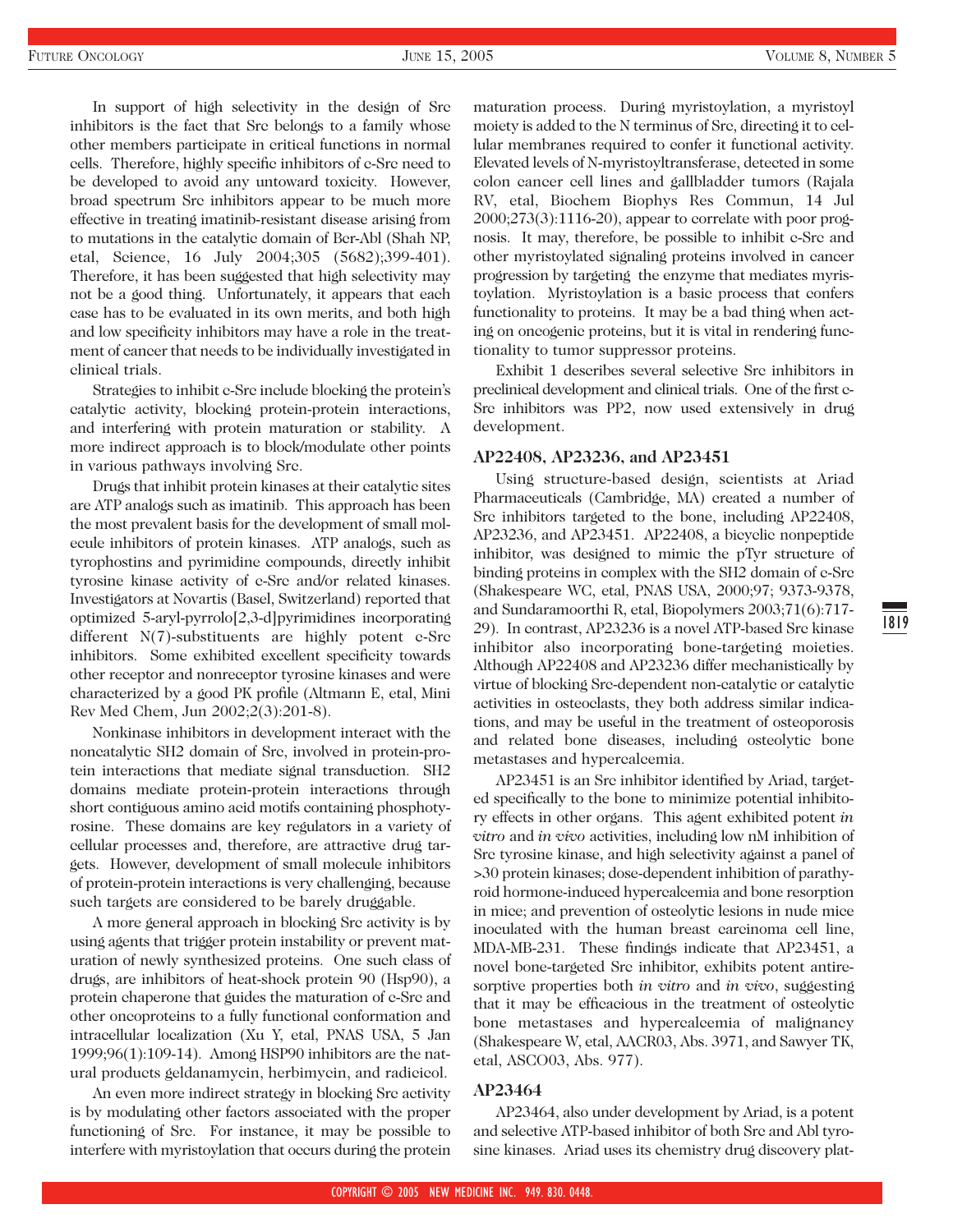| Exhibit I<br>Drugs in Development Targeting the Src Pathway |                                          |                                                                                                                                                                                       |                                                                                                                                                                                                                                                                                                          |
|-------------------------------------------------------------|------------------------------------------|---------------------------------------------------------------------------------------------------------------------------------------------------------------------------------------|----------------------------------------------------------------------------------------------------------------------------------------------------------------------------------------------------------------------------------------------------------------------------------------------------------|
| Developer $\Box$ Affiliate(s)                               | Generic Name $\Box$<br>Number Brand Name | Description $\Box$<br><b>Administration Route</b>                                                                                                                                     | Development Status L<br>Indication(s)                                                                                                                                                                                                                                                                    |
| Ariad Pharmaceuticals                                       | AP23464 and analogs                      | Blocks variant Abl proteins and/or<br>the Src protein □ PO                                                                                                                            | Preclin (ongoing 6/05)>USA □<br>relapsed or refractory chronic<br>lymphocytic leukemia (CLL)                                                                                                                                                                                                             |
| <b>AstraZeneca</b>                                          | AZD0530                                  | Dual-specific Src/Abl kinase inhibitor<br>with anti-invasion activity in a wide<br>range of tumors □ PO                                                                               | Phase I (ongoing 4/05) > Europe □<br>advanced solid tumors                                                                                                                                                                                                                                               |
| AstraZeneca                                                 | AZM475271, M475271                       | Novel, orally available Src kinase<br>inhibitor $\Box$ PO                                                                                                                             | Preclin (ongoing 4/05) > Europe<br>(France, Germany, UK) Q solid<br>tumors                                                                                                                                                                                                                               |
| <b>Bristol-Myers Squibb</b>                                 | BMS-354825                               | Small molecule dual function<br>Src/Abl tyrosine kinase inhibitor<br>designed to overcome mechanisms<br>giving rise to resistance to treatment<br>with imatinib mesylate $\square$ PO | Phase I (begin 6/03, ongoing 6/05);<br>phase II (begin 12/04, ongoing<br>6/05) > USA, Australia, Canada,<br>Europe, China Q advanced,<br>refractory CML; phase I (begin<br>12/04, ongoing 5/05) > USA, Europe<br>$(UK)$ $\Box$ refractory gastrointestinal-<br>stromal tumors (GIST) and solid<br>tumors |
| Centelion                                                   | GN963                                    | Small molecule tyrosine kinase<br>inhibitor with activity against PDGFr,<br>Abl, c-Kit, Flt3, and Src kinases Q PO                                                                    | Preclin (ongoing 4/05)>USA,<br>Europe (France) $\Box$ solid tumors                                                                                                                                                                                                                                       |
| Wyeth                                                       | SKI-606                                  | Dual specific Src and Abl kinase<br>inhibitor $\Box$ PO                                                                                                                               | Phase I (begin 04, ongoing 5/05)<br>$\geq$ USA $\Box$ advanced solid tumors                                                                                                                                                                                                                              |

form, known as SMART (small-molecule Ariad therapeutics) to design its Src inhibitors (Sawyer TK, etal, BioTechniques, Jun 2003;Suppl:2-10, 12-5). The platform combines medicinal chemistry, structure-based drug design and informatics, and biologic target assays. Ariad has developed a cellular assay for inhibitors of protein-protein interactions involving SH2 domains, based on a mammalian cell two-hybrid system. Ariad's mechanism-based cellular assay monitors specific SH2-domain-dependent protein-protein interactions. The assay is a two-hybrid system adapted to function in mammalian cells, where the SH2 domain ligand is phosphorylated, and binding to a specific SH2 domain can be induced and easily monitored. Ariad scientists generated a series of mammalian cell lines that can be used to monitor SH2-domain-dependent activity of the signaling proteins ZAP-70 and Src. These cell lines were then used to screen for immunosuppressive and antiosteoclastic compounds, and to identify small molecule, cell-permeant SH2 domain inhibitors (Rickles RJ, etal, Chem Biol, Oct 1998;5(10):529-538).

AP23464 is being evaluated in the treatment of metastatic malignancies, such as colon cancer, as well as refractory CML. AP23464 demonstrates picomolar inhibition of both Src and Abl kinase activity, and high selectivity (>100,000-fold) against a panel of both tyrosine and

serine/threonine protein kinases, and also inhibits multiple human tumor cell lines *in vitro* (Dalgarno DC, etal, AACR-NCI-EORTC03, Abs. A5). AP23464 is over 10-fold more potent than imatinib in blocking the activity of the key cancer-causing protein responsible for imatinib's efficacy. Furthermore, unlike imatinib, AP23464 is designed to block additional therapeutic targets in leukemia that become increasingly important in patients who no longer respond to imatinib.

AP23464 blocked the growth of leukemia cells that harbor any of 30 different mutations in the Abl protein that confer resistance to imatinib. Based on research conducted by George Q. Daley of Harvard Medical School (Boston, MA), AP23464 effectively suppressed even those leukemia cells containing robust and common imatinib-resistant mutants, providing further support for clinical development of AP23464 in patients failing imatinib therapy. Greater potency and broader spectrum of effectiveness of AP23464 make it particularly promising as a treatment of CML, both resistant disease, and as first line therapy.

AP23464 displays antiproliferative activity against a human CML cell line and Bcr-Abl-transduced Ba/F3 cells. It ablates Bcr-Abl tyrosine phosphorylation, blocks cell-cycle progression, and promotes apoptosis of Bcr-Abl-expressing cells. Biochemical assays with purified glutathione S trans-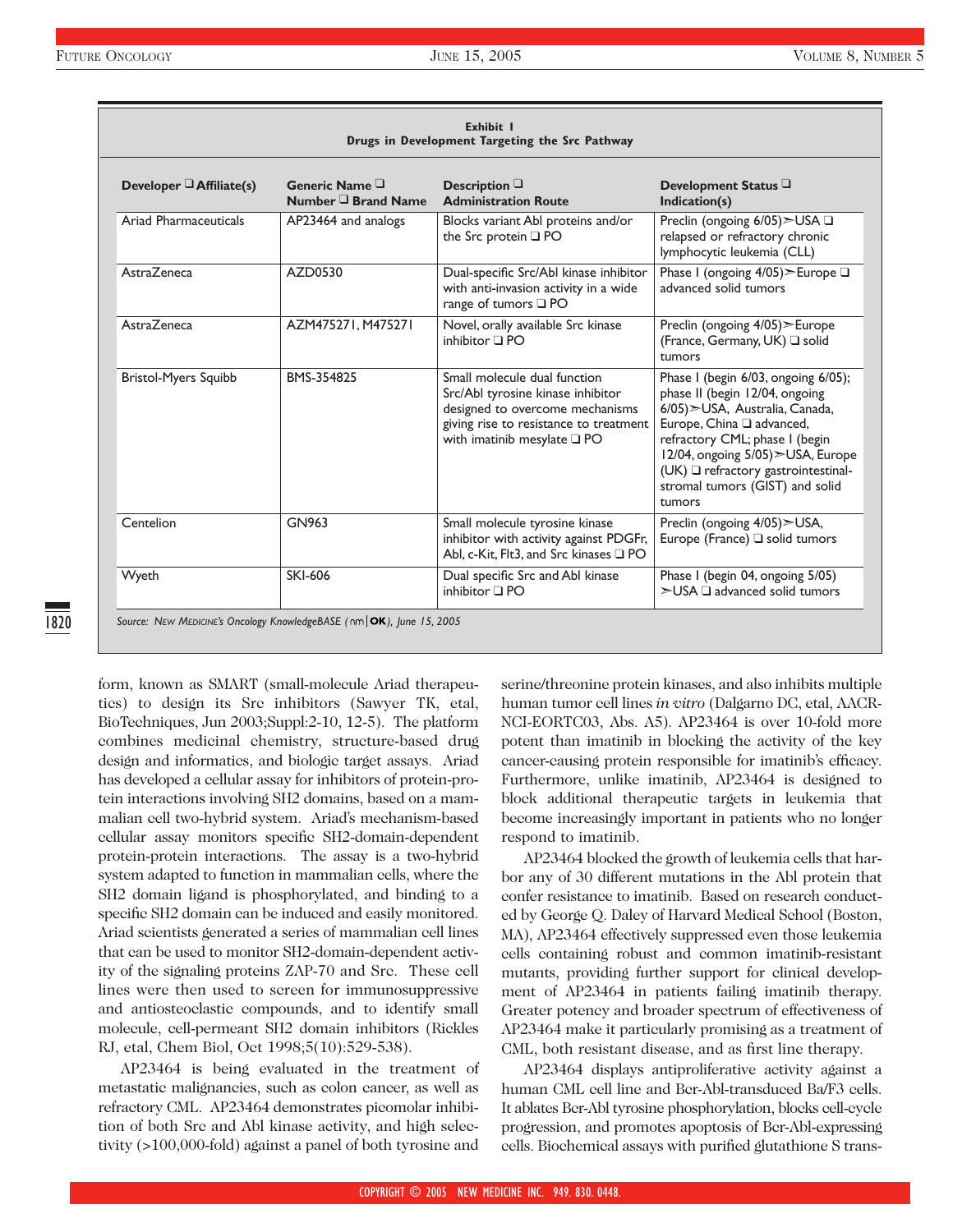1821

ferase (GST)-Abl kinase domain confirmed that AP23464 directly inhibits Abl activity. Importantly, the low nanomolar cellular and biochemical inhibitory properties of AP23464 extend to frequently observed imatinib-resistant Bcr-Abl mutants, including nucleotide binding P-loop mutants Q252H, Y253F, E255K, C-terminal loop mutant M351T, and activation loop mutant H396P. AP23464 was ineffective against mutant T315I, an imatinib contact residue. The potency of AP23464 against imatinib-refractory Bcr-Abl and its distinct binding mode relative to imatinib warrant further investigation of AP23464 for the treatment of CML (O'Hare T, etal, Blood, 15 Oct 2004;104(8):2532-9).

Greater potency and broader spectrum of effectiveness of AP23464 make it particularly promising as a treatment of both drug-resistant CML, and as first line therapy for this disease. The common P-loop mutants are sensitive to AP23464, and only the L267R (type Ib) remains resistant. Interestingly, the most frequent and robust mutant T334I (type Ib) was effectively suppressed, whereas F336L (type Ib) is 3-fold resistant over native Bcr-Abl. Surprisingly, 8 of the 30 kinase domain mutants (D295V, E300K, V308S, E311Q, Q319H, T334S, G340W, and M370T-type Ib) were highly sensitive, as compared to the native Bcr-Abl. According to this data, AP23464 appears to be an effective compound against most of the frequently observed mutations of Bcr-Abl in connection with imatinib resistance. Moreover, AP23464 in combination with other drugs may also be a promising therapeutic strategy to overcome imatinib resistance (Mohammad A, etal AACR04, Abs. 4641).

In February 2004, Ariad Pharmaceuticals reported for the first time at the Keystone Conference on Protein Kinases and Cancer, results of studies supporting expansion of the potential clinical indications AP23464, to include specific difficult-to-treat solid tumors, such as breast, ovarian, prostate, liver, lung, kidney, brain, stromal, and colorectal cancer. These studies demonstrate that AP23464 potently blocks the proliferation of cancer cells whose activity is controlled by the key molecular targets of well known marketed oncology drugs, and/or those in late stage clinical development. When tested against over 120 potential molecular targets, AP23464 selectively and potently blocked a limited number of oncogenic proteins, in addition to Src and Abl, which share similar sites of molecular interaction in their drug-binding pocket, including EGFr, HEr2, Raf, kit, PDGFr, and fibroblast growth factor receptor 3 (FGFr3). Previously, AP23464 was being developed solely to treat certain forms of leukemia, based on its inhibition of the Abl protein kinase and its mutant forms, and cancer metastases, based on its inhibition of the Src protein kinase.

## **AZD0530**

AZD0530, a novel anilino quinazoline, is an oral, potent, dual selective inhibitor of Src and Abl in early clinical development as an antimetastatic agent. Structureactivity analysis that led to the discovery of AZD0530 centers on the critical role played by the aniline substitution pattern, and the effect of the C5-C7 quinazoline substitution pattern. AZD0530 possesses excellent properties for a small molecule inhibitor of Src kinase that translate into excellent ADME properties in preclinical animal models. AZD0530 is orally available, and is suitable for once daily administration to humans (Hennequin LF, etal, AACR05, Abs. 2537).

AZD0530 is highly selective for Src and Abl. It exerts its activity through ATP competitive and reversible inhibition of the target enzyme. In addition, AZD0530 is a potent inhibitor of osteoclast-mediated bone resorption, so that in addition to its role as an anti-invasive treatment, AZD0530 may have therapeutic benefit in treating osteoclast-driven metastatic bone disease and osteoporosis (Mullender MG, etal, AACR05, Abs. 2923).

A series of studies were performed to characterize the distribution, PK, and tumor growth inhibitory effects of AZD0530 in rats bearing Src 3T3 xenografts comprising 3T3 mouse fibroblast transfected with a constitutively active human c-Src kinase in an overexpressing vector. Src 3T3 xenograft growth is driven by Src. Dose-related inhibition of tumor growth was seen at various oral dose levels of AZD0530. Drug-related material was extensively distributed to many tissues with high and protracted levels in the xenograft. Following a single oral dose, maximum drug levels of AZD0530 in tumors were approximately 40 fold higher than those in plasma. The shapes of the plasma and tumor AZD0530 concentration versus time curves were similar though the tumor curve lagged behind that of plasma (Logie A, etal, AACR05, Abs. 5989).

AZD0530 causes dramatic inhibition of human breast cancer cell (MDA-MB231) migration *in vitro*. Following a single daily oral administration, AZD0530 completely prevented growth of c-Src-NIH 3T3 xenografts grown in nude rats, and significantly increased survival in an orthotopic model of human pancreatic cancer (BxPC-3).

In a multiple ascending dose trial, conducted in 60 healthy male volunteers to assess the safety, tolerability, and PK profile of AZD0530, enrollees were randomized in cohorts of 12 and treated with AZD0530 (n=9) or placebo (n=3) as a single dose for PK, followed by a washout period, and then by multiple daily dosing for up to 14 days. Doses up to 250 mg/day were administered in this manner. Adverse events were generally mild, including rash, flu-like symptoms, myalgia, arthalgia, headache, loose stools, and raised creatinine. Plasma concentrations remained above the predicted  $IC_{50}$  for Src kinases, as predicted from preclinical modeling. AZD0530 was tolerated when administered in multiple daily doses up to 250 mg. The PK of AZD0530 is consistent with once daily oral dosing (Gallagher NJ, etal, AACR05, Abs. 3972).

As of April 2005, an open label, dose-escalation, phase I clinical trial was ongoing at VU Medical Center (Amsterdam, the Netherlands), under PI K. Hoekman, MD, to assess the safety and tolerability of AZD0530 in patients with advanced solid tumors with activated c-Src kinase.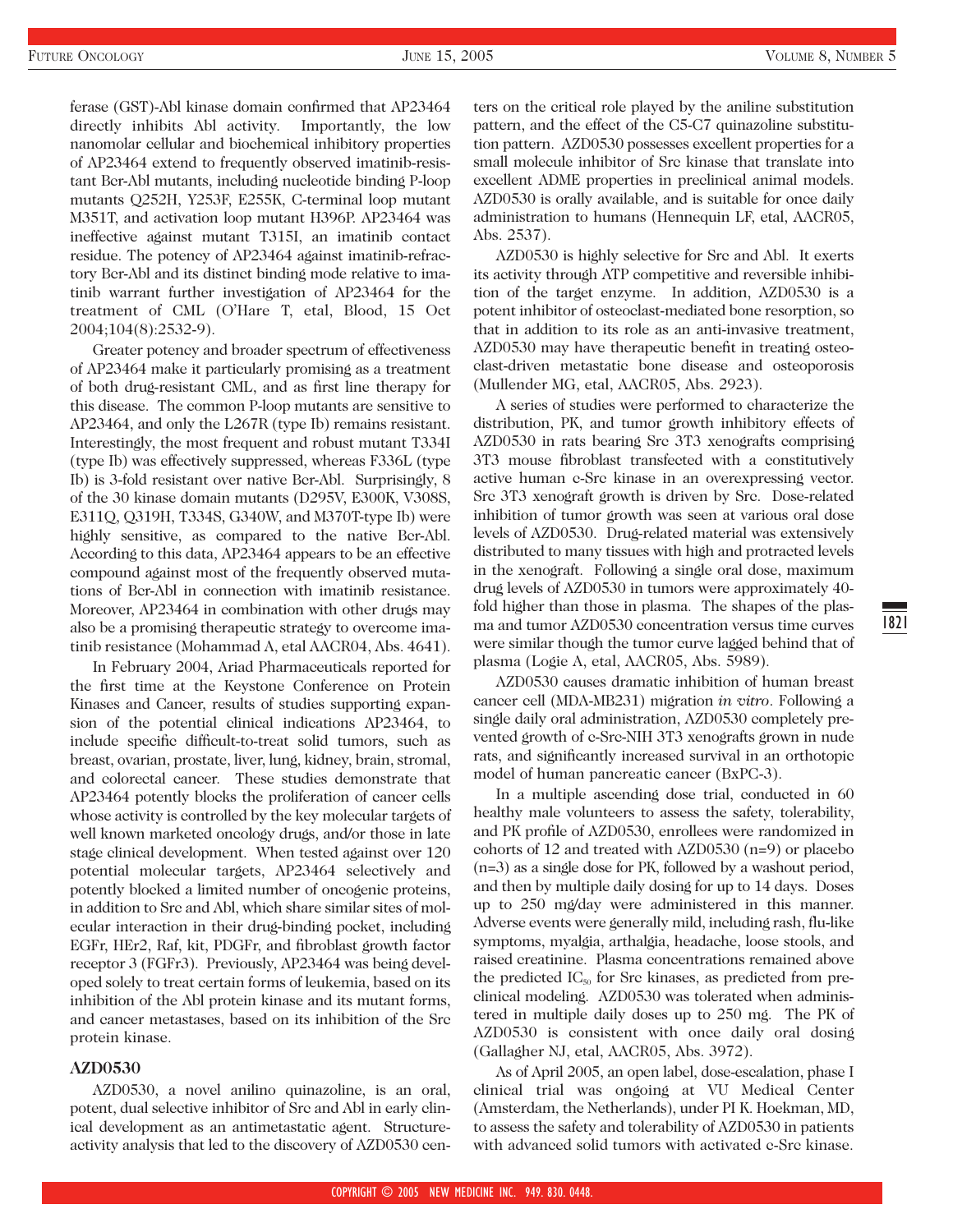## **AZM475271 (M475271)**

AZM475271 (M475271), under development by AstraZeneca, is an orally active, potent, selective inhibitor of Src kinase. In preclinical testing, conducted at the University of Florida (Gainesville, FL), oral M475271 treatment significantly inhibited the metastatic potential of KHT sarcoma cells in a lung metastasis model. While M475271 treatment led to a significant reduction in the number of metastasis formed, the size of the metastases observed were not significantly reduced. These findings suggest that the primary effect of M475271 may be to inhibit establishment of metastases, rather than to reduce the growth rate of metastatic foci. This conclusion is supported by studies indicating that M475271 treatment has little effect on the growth of macroscopic KHT sarcoma grown intramuscularly (IM). These results indicate that targeting Src kinase activity with agents such as M475271 may provide a promising therapeutic strategy for the treatment of metastatic disease (Shi W, etal, AACR05, Abs. 278).

The effect of AZM475271 was also examined on the growth and metastasis of tumors derived from wild type NBT-II bladder cells. AZM475271 was administered orally to nude mice for 2 months at 2 concentrations that neither resulted in any toxicity. Although AZM475271 interfered only slightly with the growth of tumors derived from injected wild type NBT-II cells, it significantly inhibited the formation of metastases in mice bearing tumors derived from wild type NBT-II cells; only 28% of treated mice harbored lymph node metastases at 2 months after transplantation, compared with 75% in the untreated group. Therefore, AZM475271 prevents wild-type NBT-II bladder cells from metastasizing (Boyer B and Green T, AACR-NCI-EORTC03, Abs. B190).

Investigators at AstraZeneca and the University of Munich-Großhadern LMU (Munich, Germany) observed a synergistic effect of AZM475271 and gemcitabine in human pancreatic cancer growing orthotopically in nude mice. At higher concentrations, AZM475271 significantly inhibited migration of L3.6pl pancreatic tumor cells and migration and sprouting of endothelial cells, and reduced proliferation of human umbilical vein endothelial cells (HUVEC). AZM475271 also has a synergistic effect with gemcitabine in human L3.6pl pancreatic cancer growing orthotopically in nude mice.

Mice were treated with AZM475271 by oral feeding alone, or in combination with intraperitoneal (IP) injection of gemcitabine. Although pancreatic tumor weight was reduced by monotherapy with AZM475271 or gemcitabine compared with untreated controls, the largest reductions were observed in the groups treated with a combination of the two agents, indicating synergism between these drugs. Also, in contrast to untreated controls, no liver metastases were detected following therapy with AZM475271 alone, or in combination with gemcitabine. AZM475271 and gemcitabine exhibited similar synergistic activity in L3.6pl

cells *in vitro*. Although the percentage of apoptotic tumor cells was increased after treatment with AZM475271, or gemcitabine, compared with untreated controls, it was considerably greater after treatment with AZM475271 plus gemcitabine compared with either treatment alone. Also, the number of proliferating cells was reduced in tumors treated with AZM475271 alone, or with AZM475271 plus gemcitabine, compared with untreated controls. AZM475271, alone or in combination with gemcitabine, also completely inhibited development of liver metastases *in vivo*, suggesting that Src inhibitors may act as anti-invasive agents in the clinical setting. Microvessel density and proliferation were significantly reduced by AZM475271, but not by gemcitabine. Src kinase inhibitors, such as AZM475271, in addition to inhibitory effects on tumor cells, potentially suppress tumor growth and metastasis *in vitro* and *in vivo* also by antiangiogenic mechanisms (Bruns CJ, etal, AACR-NCI-EORTC03, Abs. B198, and Bruns C, etal, AACR05, Abs. 2021).

Although AZM475271 significantly inhibited migration of human L3.6pl *in vitro*, significantly higher doses were needed to inhibit tumor cell proliferation. However, in contrast to the observations *in vitro*, Src inhibition had antiproliferative activity *in vivo*. In an orthotopic setting, administration of oral AZM475271 in nude mice injected with L3.6pl tumor cells into the pancreas, resulted in a small, but significant effect (~40% inhibition of primary tumor growth) compared to control. AZM475271 inhibited growth of the primary tumor and, in addition, no liver metastases were apparent in AZM475271-treated animals, although liver metastases were present in 60% of mice treated with vehicle alone. AZM475271 did not have a significant effect on tumor vasculature density, indicating that antitumor effects were unlikely to be attributable to inhibition of tumor angiogenesis. Results are consistent with an involvement of Src kinase signaling pathways in tumor cell adhesion and migration phenotypic changes. They also support the concept that Src kinase inhibitors may have potential as anti-invasive agents. Determining whether this is a direct or indirect consequence of Src kinase inhibition in the primary tumor will require further investigation (Yezhelyev M, etal, AACR03, Abs. R1718).

The apparent discrepancy in explaining the mechanism of action of the same Src inhibitor in a similar *in vivo* model, underscores the challenge involved in understanding how inhibition of various points in complex pathways, in somewhat differing circumstances, affects tumor growth and metastasis.

#### **BMS-354825**

BMS-354825, a 2-substituted aminopyrimidinyl-thiazole-5-carboxamide analog, is an ATP-competitive, small molecule tyrosine kinase inhibitor that suppresses SFK, as well as EphA2, Abl, c-kit, and PDGFr activity at subnanomolar concentrations. First and foremost, BMS-354825 has been designed as an alternative and/or extension to imatinib-addressed indications. BMS-354825 effec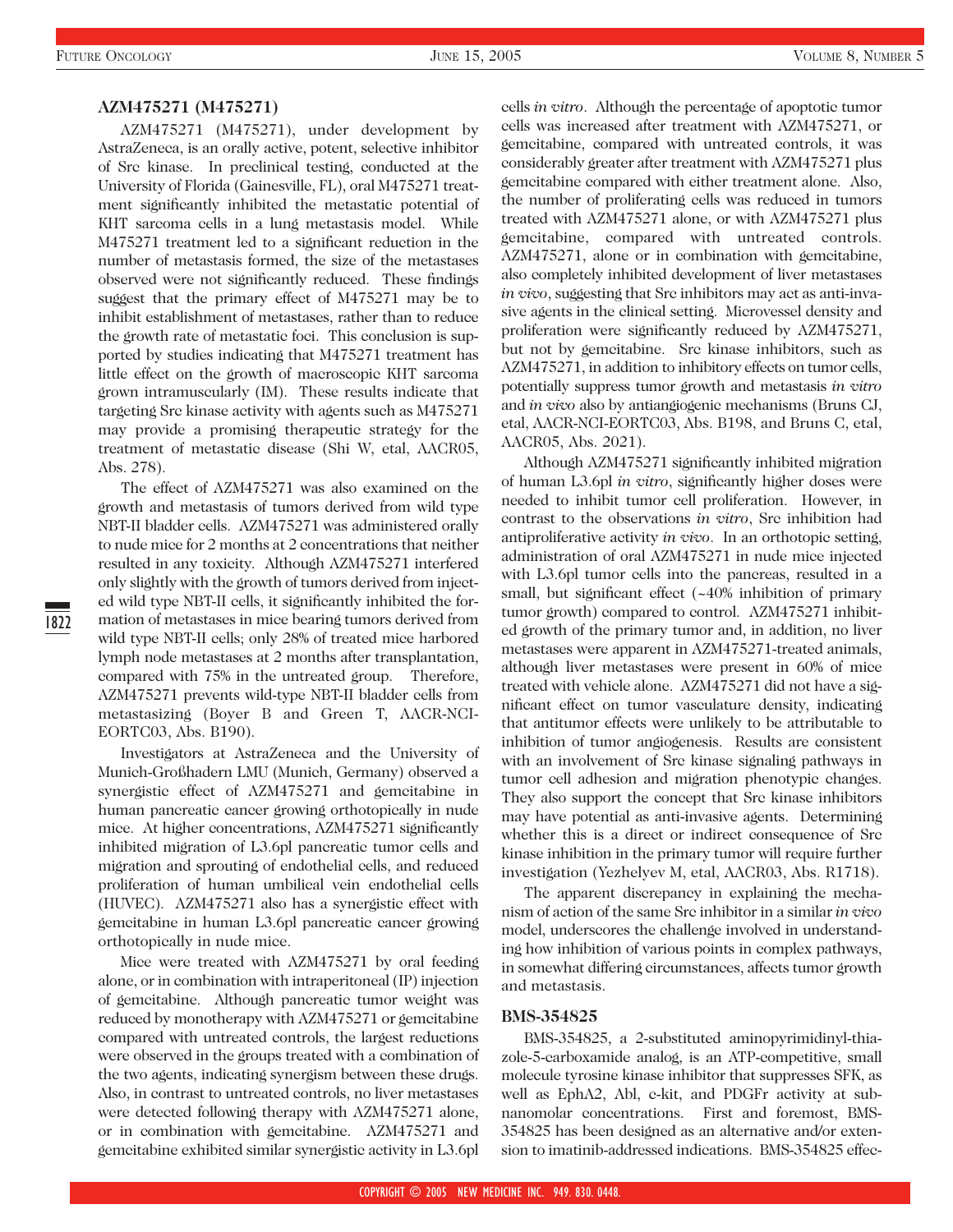tively inhibited proliferation of cells expressing nearly all imatinib-resistant isoforms, suggesting that this compound has a different set of structural requirements for Abl kinase inhibition than imatinib (Shah NP, etal, AACR04, Abs. 5624). BMS-354825 is considered the next generation of agents like imatinib. It has been refined and improved using structural biology so that the drug 'fits' its target, and is also effective against mutations that may alter the shape of the target.

Unlike imatinib, BMS-354825 binds to the active form of Abl, which closely resembles the active configuration of Src. Imatinib does not bind to the active form of the Bcr-Abl fusion, thereby allowing resistance to arise when mutations lock Abl in an active state. BMS-354825 exhibits 100-fold greater potency in inhibiting Bcr-Abl *in vitro* than imatinib, and demonstrated *in vitro* and *in vivo* activity against 14 of 15 imatinib-resistant Bcr-Abl mutants (Shah NP, etal, Science, 16 July 2004;305 (5682);399-401).

The central cores of BMS-354825 and imatinib occupy overlapping regions, but these two inhibitors extend in opposite directions. The activation loop remains in the active conformation in the presence of bound BMS-354825 in contrast to bound imatinib. There are also no steric clashes that would preclude BMS-354825 from also binding to the inactive conformation of the activation loop, suggesting that the increased binding affinity of BMS-354825 over imatinib is at least partially attributable to its ability to recognize multiple enzyme states. The P-loop is partially disordered, suggesting that interactions between this part of the protein and BMS-354825 are less critical for binding. Interestingly, several imatinib-resistant mutations occur in the P-loop (Tokarski JS, etal, ASH04, Abs. 553).

BMS-354825 is 300 to 650 times more potent than imatinib in the K562, KU-812, MEG-01, and SUP-B15 Bcr-Abldependent leukemic cell lines. Moreover, BMS-354825 is equally effective against several preclinically and clinically derived tumor models of imatinib resistance. BMS-354825 induces apoptosis in both the imatinib sensitive K562 (Bcr-Abl+, Lyn-) and resistant K562R (Bcr-Abl+, Lyn+) cell lines, correlating with inhibition of both Lyn activation and Bcr-Abl signaling. BMS-354825 effectively reduces both K562 and K562R tumor growth *in vivo*, whereas imatinib has minimal effects on K562R tumors. BMS-354825 completely retains its effectiveness against the K562R model, which has a 6-fold resistance to imatinib, and also overexpresses Fyn, a SKF member.

While imatinib has minimal inhibitory effects on Lyn/Hck activation in clinical specimens taken from patients with imatinib-resistant CML, BMS-354825 completely suppresses Lyn/Hck phosphorylation, which correlates with its greater antitumor activity. BMS-354825 reduces both Lyn and Bcr-Abl activation in co-expressing cells, suggesting that Lyn-mediated phosphorylation plays a direct role in imatinib resistance (Donato NJ, etal, ASH04, Abs. 1989). Recently established CML cell lines from patients with imatinib-resistant CML also demonstrated greater apoptotic sensitivity when exposed to BMS-354825 *in vitro*, which correlated with inhibition of Bcr-Abl and overexpressed and activated Src-related kinases in CML cells (Wu JY, etal, AACR04, Abs. 3850).

Simultaneous inhibition of Src and Bcr-Abl kinases and their downstream pathways may also be effective in treating patients with Philadelphia chromosome-positive (Ph+) B-cell acute lympholytic leukemia (B-ALL). Although Src inhibitors have some effect on B-ALL, they alone may not cure the disease. However, BMS-354825 that targets both Src and Bcr-Abl kinases completely eradicated leukemia cells in mice with B-ALL (Li S, etal, ASH04, Abs. 1976).

Also, unlike imatinib, BMS-354825 is not susceptible to the p-glycoprotein (P-gp) efflux pumping mechanism that has been linked to imatinib resistance preclinically (Lee FY, etal, AACR04, Abs. 3987). Therefore, BMS-354825 crosses the blood brain barrier (BBB) as evidenced in an *in vivo* model of established intracranial CML tumors. The drug increases the life span of these mice by 450% and 268% for the 15 mg/kg and 5 mg/kg dose levels, respectively. BMS-354825 also achieves tumor regressions and subsequent complete stasis of intracranial K562 growth while animals remained on therapy (Wild R, etal, ASH04, Abs. 1988).

BMS-354825 is also effective in various solid tumors. BMS-354825 competes with ATP for the ATP-binding site in the kinase domain of selected and related oncogenic receptor and nonreceptor protein tyrosine kinase (PTK), including Bcr-Abl, SFK (Src, Lck, Yes, Fyn), c-Kit, EphA2, and PDGFβr, which are dysregulated in many solid tumors, resulting in uncontrolled proliferation, inappropriate adhesion, heightened motility and metastatic potential, resistance to apoptosis, and angiogenesis promotion. In *in vitro* kinase assays, BMS-354825 potently inhibits these PTK at subnanomolar to low nanomolar concentrations. In cellular assays, BMS-354825, at clinically achievable concentrations, inhibited proliferation of 11/23 (48%) lung, 9/31 (29%) colon, and 7/23 (30%) breast cancer cell lines. In preclinical chemotherapy studies against a random panel of 13 solid tumors grown in mice, BMS-354825 significantly inhibited the growth of 6/13 (46%) xenografts at doses producing drug exposure similar to those currently achieved in ongoing phase I clinical trials. Responsive tumor types included breast, prostate, colon, and pancreatic cancer, small cell lung cancer (sclc), and sarcoma (Lee FY, etal, AACR05, Abs. 675).

BMS-354825 may also be effective in head and neck cancer and nsclc. Incubation of head and neck squamous cell carcinoma and nsclc with clinically relevant BMS-354825 concentrations resulted in multiple biological effects that appear to be mediated through the inhibition of Src and/or EphA2. BMS-354825 inhibited migration in all cell lines, and induced cell-cycle arrest by blocking the G1 to S transition leading to apoptosis in highly sensitive cell lines. Effects on migration correlate with inhibition of Src and downstream mediators of adhesion such as Fak, p130, and paxillin, while cell-cycle effects and apoptosis correlate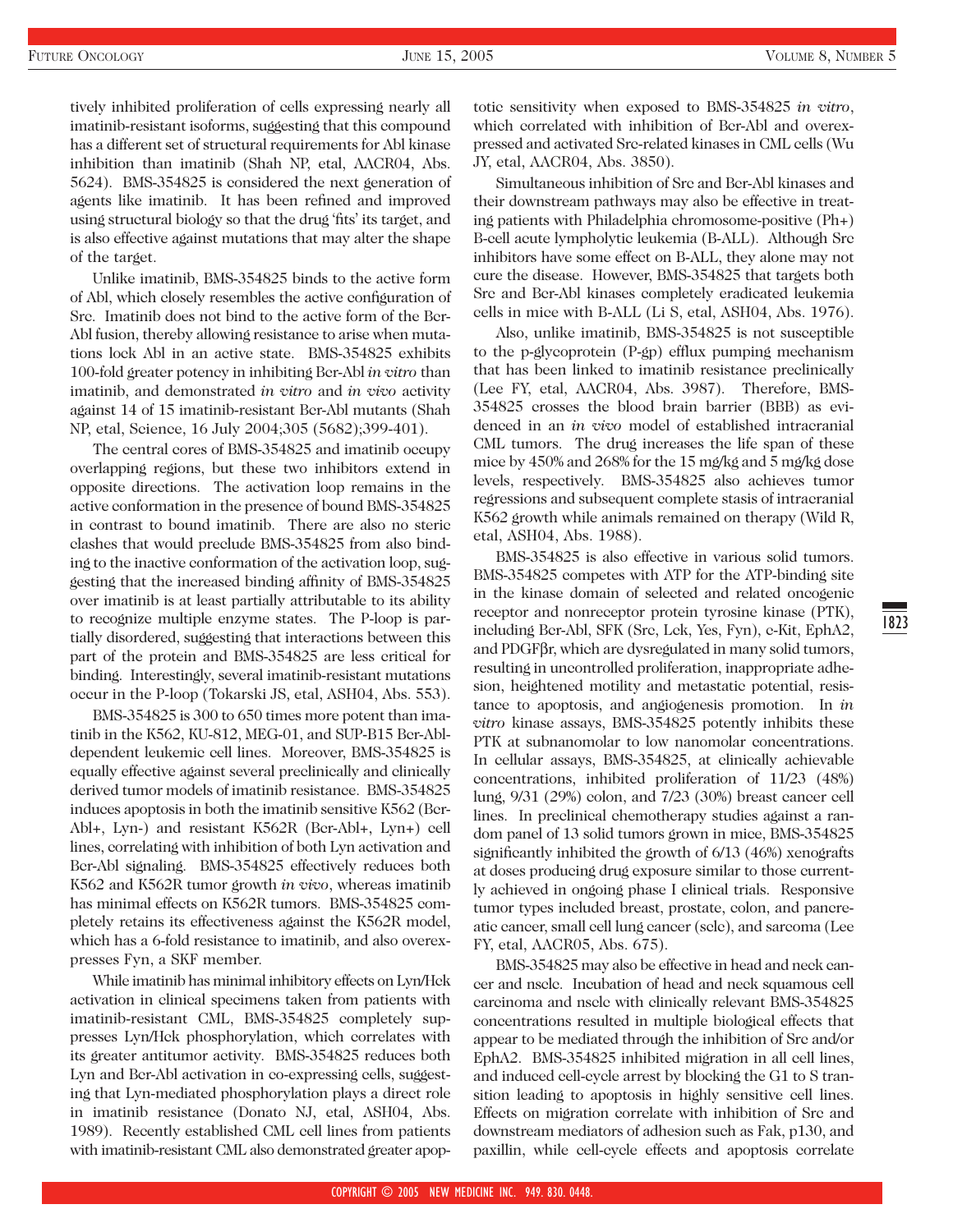David S. Hong, MD, at M. D. Anderson Cancer Center, has shown that BMS-354825 also inhibits Src kinase in pancreatic cancer cells *in vitro*. Inhibition of Src led to inhibition of vascular VEGF in these cells. This hypothesis is being tested further *in vitro* and *in vivo* to see if BMS-354825 kills isolated pancreatic cancer cells alone, or in combination with gemcitabine.

Clinical trials with BMS-354825 are ongoing in hematologic malignancies and solid tumors. Promising results from phase I clinical trials supporting the safety and efficacy of BMS-354825 in advanced, imatinib-resistant CML, have spurred the initiation of a comprehensive worldwide clinical program, investigating the drug in phase II clinical trials as monotherapy, and in randomized phase II clinical trials against imatinib, in chronic, accelerated, and blast crisis CML. Response to imatinib is particularly inferior in chronic phase (CML-CP), accelerated phase (CML-AP), and blast phase (CML-BP) CML.

In phase I clinical trials, BMS-354825 was administered to patients with Ph+ CML (CML-CP=36, CML-AP=8, and CML-BP=21) resistant or intolerant to imatinib. Among those with chronic phase CML, the complete hematologic response (CHR) was 86%. Among 29 patients for whom cytogenetic data were available, there were 8 (28%) major cytogenetic responses. In the CML-AP group, hematologic response was 75%, but there were no cytogenetic responses. In the CML-BP group, hematologic response was 79%. In this group, among 15 patients for whom cytogenetic data were available, a major cytogenetic benefit was observed in 53%.

Regarding toxicities, among those with chronic phase CML, Grade 4 thrombocytopenia requiring treatment modification was seen in 3/26 patients, and GI bleeding, possibly related to BMS-354825, was reported in 2. In the CML-BP group, evidence of tumor lysis syndrome was reported in 2 patients, and 1 patient with CML-AP contracted pneumonia, possibly related to BMS-354825. In all phases, additional side effects reported during the trials included arthralgia, pyrexia, fatigue, peripheral edema, headache, and diarrhea, and mild prolongation of the QT interval. At the time of this report, no patients had discontinued treatment in the phase I trial because of toxicity.

One concern regarding inhibition of Src is toxicity related to the fact that SFK are important modulators of Tcell activation. Therefore, effects of BMS-354825 on T-cell cytokine synthesis was evaluated in patients with imatinib-resistant chronic phase CML treated with BMS-354825. Blood tests were performed on 14 patients with chronic phase CML on days 1 (baseline), 5, and 26 of course 1 of treatment with BMS-354825, at total daily doses ranging from 15 mg to 180 mg, administered as a single or divided daily dose, to evaluate intracellular cytokine synthesis of Th1 (IL-2, IFN-α, TNF-α) and Th2 (IL-10) cytokines. In 13/14 patients with CHR, no changes were detected in distribution of T-cell subsets, regardless of the dose and dosing schedule. Therefore, BMS-354825 treatment in this setting effectively induced CHR without affecting the ability of CD4+ T and CD8+ T cells to synthesize Th1 and Th2 cytokines *in vitro* (Gao H, etal, ASCO05, Abs. 6619).

In an open label, dose-escalation, phase I clinical trial (protocol IDs: CDR0000310142; UCLA-0303035; BMS-CA180002), initiated in June 2003, BMS-354825 is being administered to patients with Ph+ CML-CP resistant or intolerant to imatinib. This trial was initially restricted to CML-CP, but was subsequently amended to include patients with CML-AP, CML-BP, and Ph+ ALL. Intrapatient dose escalation is also permitted. According to the protocol, BMS-354825 is administered PO once daily for 5 days, repeated every 7 days, for at least 3 months, in the absence of disease progression or unacceptable toxicity. Cohorts of 3 to 6 patients are being administered escalating doses of BMS-354825 until MTD is determined. An additional 20 patients are then to be treated at MTD. The trial is to accrue 50 patients, 30 in phase I, and 20 in phase II. Charles Sawyers, MD, of the Jonsson Comprehensive Cancer Center at UCLA (Los Angeles, CA) is the trial's PI. The trial is seeking to determine PK, Bcr-Abl mutations, and CrkL, Hck, and Lyn phosphorylation.

From May through November 2004, 29 patients (CML-AP=8, CML-BP=18, and Ph+ ALL=3) were treated twice daily with 35 mg to 90 mg doses of BMS-354825. Imatinibresistance mutations were identified in 16 of 28 patients with mutation data. Complete and partial hematologic response rates were 75% (6/8) for CML-AP, 76% (13/17) for CML-BP, and  $100\%$  (2/2) for Ph+ ALL. Responses were durable for 2+ to 6+ months in 19 patients. The major cytogenetic response rate in patients with CML-BP was 53%. A total of 15 patients with imatinib-resistance mutations responded. Among these, 4 patients had primary resistance documented after 2 months, and 2 relapsed within 2-3 months after an initial response. The T315I mutation, which confers cross-resistance to both drugs in preclinical models, was identified in 4 of the 6 patients with resistant disease. In terms of toxicities, BMS-354825 was well tolerated. Myelosuppression, with Grade 4 thrombocytopenia, was seen in 8 patients. Grade 3/4 fluid retention (n=1) and tumor lysis syndrome (n=2) occurred in 3 patients (Sawyers CL, etal, ASCO05, Abs. 6520).

Among 36 patients with CML-CP (resistant=31, intolerant=5), treated with total daily doses of BMS-354825 (range=15-180 mg), administered as single or divided dose, mutations associated with imatinib resistance were identified in 27 patients. A complete CHR occurred in 31 (86%) patients, with disease progressing in only 2. A cytogenetic improvement was reported in 13/29 (45%) patients, including 9 major cytogenetic responses (MCyR), 5 complete and 4 partial, for a MCyR rate of 31%. Hematologic and cytogenetic responses occurred regardless of mutation status, or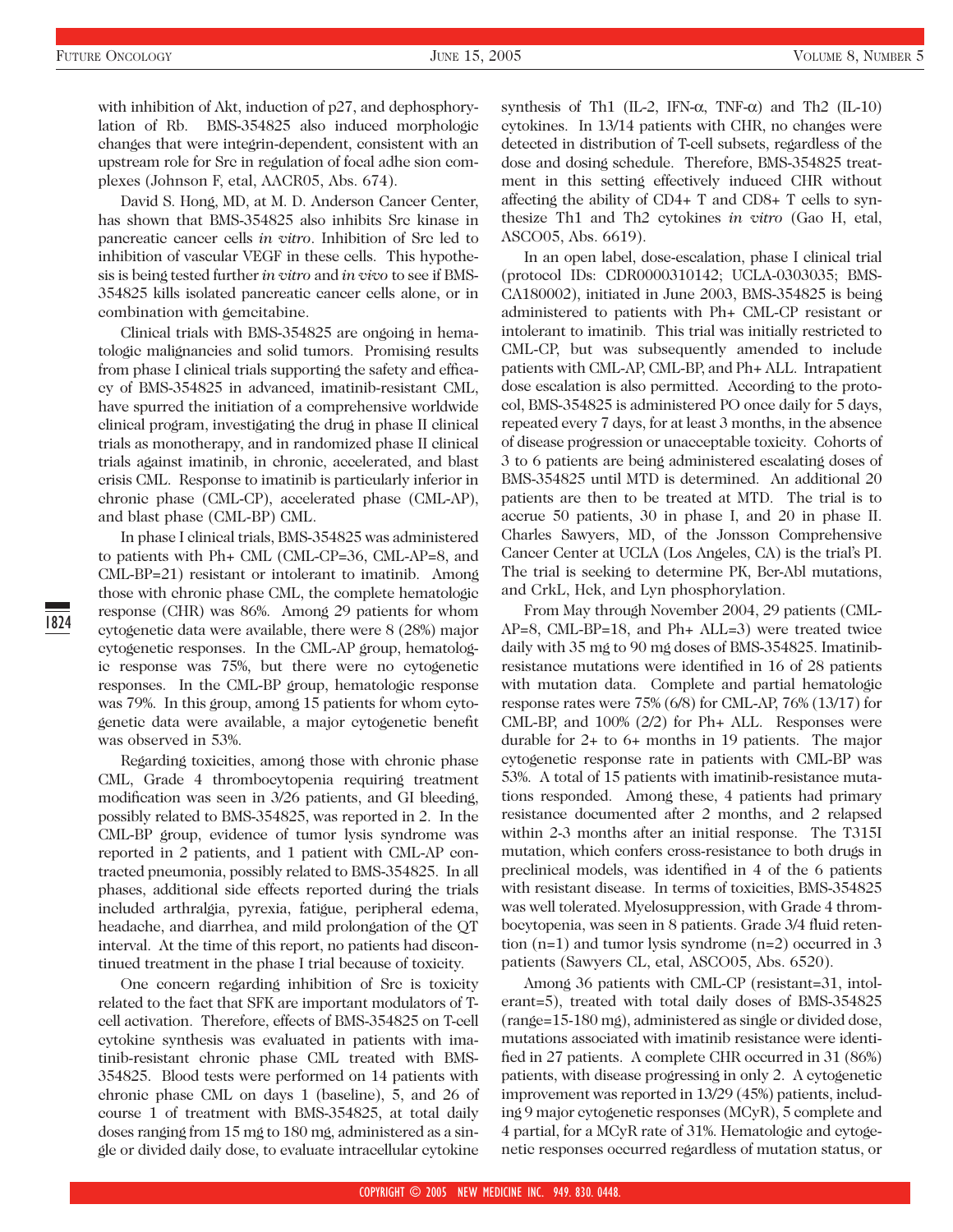whether the mutation was in the P-loop, catalytic, or activation region, with the exception of 1 patient with a T315I mutation whose disease progressed. Responses are durable, with 33/36 patients remaining on the trial for 1+ to 13+ months. Regarding toxicities, there were 3 cases of Grade 4 thrombocytopenia, and 2 of Grade 4 neutropenia, all reversible and easily managed with dose modification. A duodenal ulcer developed in 1 patient, possibly related to BMS-354825. Mild QTc prolongation has also been noted (Talpaz M, etal, ASCO05, Abs. 6519).

As of August 2004, 17 patients (CML-AP=6 and CML-BC=11) were treated at M. D. Anderson Cancer Center, under PI Moshe Talpaz, MD, with BMS-354825 in 3 cohorts, at doses ranging from 35 mg to 70 mg twice daily. BMS-354825 was rapidly absorbed, with peak concentrations achieved within 2 hours, and a terminal phase halflife of about 5 hours. A consistent, rapid, and sustained inhibition of Lyn kinase was observed. To date, BMS-354825 has been very well tolerated.

Among 11 patients with CML-BP, there were 7 hematologic responses, 3 CHR, 2 'no evidence of leukemia' (NEL), and 2 'return to chronic (RTC) phase'. A significant hematologic improvement was seen in 3 additional patients, despite being on treatment for only a short period of time (range=10-23 days). Disease stabilized in 1 patient with extramedullary disease. Among 8/11 patients with CML-BP for whom cytogenetic data is available, there were 4 major cytogenetic responses, and 2 minor cytogenetic responses; no responses were noted in 2 patients. Among 2 patients evaluated for Bcr-Abl mutations, 1 did not have a mutation, and the other who had a nonsustained CHR, had an E355G mutation.

Among patients with CML-AP, a hematologic response was seen in 3/6, 2 CHR, and 1 NEL; 2 patients were too early to assess, and disease was resistant to BMS-354825 in 1 patient because of a T315I mutation in Bcr-Abl in 8 of 10 clones, which conferred resistance to BMS-354825 in preclinical studies. Among 3 other patients with CML-AP for whom Bcr-Abl mutation status is available, no mutations were present in 2, and 1 in CHR had M351T/A imatinibresistant mutations. Of 3 patients with CML-AP for whom early cytogenetic data is available, there was 1 minor cytogenetic response (40% Ph+). Additional clinical trials are required to establish Lyn's potential role in imatinib-resistant CML (Talpaz.M, etal, ASH04, Abs. 20).

Clinical activity of BMS-354825 in imatinib-resistant CML and Ph+ ALL was observed in patients with a wide range of imatinib-resistant Bcr-Abl kinase domain mutations. In the phase I clinical trial, prior to therapy, peripheral blood samples were collected for mutation analysis for correlation with response. Among 63 evaluable patients (CML-CP=36, CML-AP=8, CML-BP/Ph+ ALL=19), 17 different imatinib-resistant point mutations in the Bcr-Abl kinase domain were identified in 67% of patients prior to therapy. CHR was observed in patients harboring each of these mutations except T315I ( $n=5$ ), F317L ( $n=1$ ), and

D276G (n=1). A PR was observed in 2 patients with F317L and D276G mutations who remained on trial. The T315I mutation is highly resistant to BMS-354825 in experimental systems. Among 9 patients with progressive disease (PD) 3 harbored T315I mutations detected prior to treatment, and, in 2, the T315I mutation was detected at the time of disease progression. Assessment of Bcr-Abl kinase inhibition in patient samples was correlated with response, and loss of Bcr-Abl kinase inhibition was correlated with relapse. The T315I mutation, which is cross-resistant to both BMS-354825 and imatinib, as predicted from preclinical studies, appears to be the only Bcr-Abl kinase domain mutation resistant to BMS-354825 (Shah N, etal, ASCO05, Abs. 6521).

BMS-354825 is also being investigated in solid tumors. A dose-escalation, phase I clinical trial (protocol ID: CA180-003) of BMS-354825 in patients with GIST and other solid tumors, was initiated in December 2004, at the Dana-Farber Cancer Institute (Boston, MA) and Beatson Cancer Center (Glasgow, Scotland). This is the first trial to evaluate the safety, tolerability, and pharmacologic profiles of BMS-354825 in patients with treatment-resistant GIST and other refractory solid tumors. Patients with adequate hematologic, renal, cardiac, and liver function, are being treated with BMS-354825 orally twice daily for 5 days, followed by a 2-day rest, every week. Patients in alternate dose groups are treated after a fast or high fat meal plus antacids. Patients are assessed continuously for safety; EKG monitoring is performed on days 1, 5, 26. PK profiling is performed on days 1, 8, 26, and PD biomarkers (pSrc, pFak, Kit, and Scf) and early imaging with FDG-PET are performed in the first week of treatment, with a PD biomarker assessment on day 26 as well. Serial imaging with CT is performed at least every 8 weeks, with FDG-PET in weeks 1, 4, and 8.

Among 14 patients with GIST (n=9) or other solid tumors (n=5), treated in 1 of 3 escalating dose levels (35, 50, or 70 mg) twice daily, toxicity included clinically insignificant Grade 3 lymphopenia (n=2), Grade 3 anorexia (n=1), and Grade 3 elevation of alkaline phosphatase (n=1). There was no DLT. At the 70 mg twice daily dose, the PK profile in fasting patients resembles that of fasting patients with hematologic malignancies, but food and GI pH show an effect on PK parameters. There were no objective responses on CT, but activity has been noted as mixed responses on FDG-PET, and resolution of GIST-associated ascites (n=1); 2 patients with GIST remain on treatment for >3 months. BMS-354825 can be safely administered at doses of up to 70 mg, twice daily on this schedule. Dose escalation continues (Evans TR, etal, ASCO05, Abs. 3034).

In addition, an open label, multicenter, randomized, phase II clinical trial (protocol IDs: CDR0000428457; UCLA-0501047-01; BMS-CA180017; EUDRACT-2004- 004450-96; NCT00112775) with BMS-354825 was initiated in 2004, at the Jonsson Comprehensive Cancer Center at UCLA, under PI Neil P. Shah, MD, to treat patients with chronic phase CML that did not respond to previous treat1825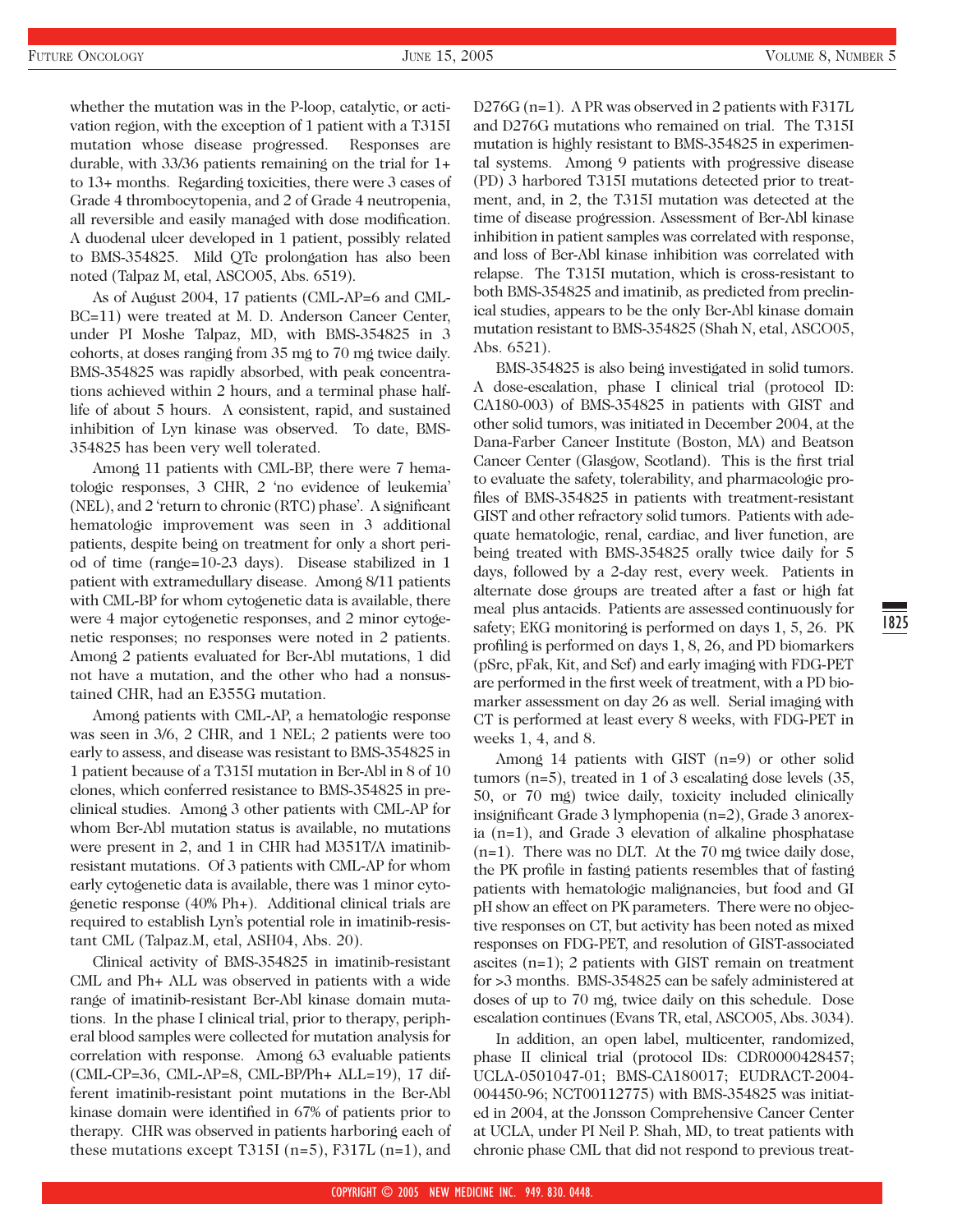ment with imatinib. According to the protocol, patients are stratified according to trial site and cytogenetic response to prior imatinib treatment (yes versus no). Patients are randomized to 1 of 2 treatment arms. In arm I, patients are treated with oral BMS-354825 twice daily in the absence of disease progression or unacceptable toxicity. Those experiencing disease progression or persistent intolerance to BMS-354825 cross over to arm II after a 2-day washout period. After crossover, patients are treated with oral imatinib twice daily in the absence of further disease progression or unacceptable toxicity. In am II, patients are treated with oral imatinib twice daily in the absence of disease progression or unacceptable toxicity. Those experiencing disease progression, intolerance to imatinib, lack of major cytogenetic response at 12 weeks, or <30% absolute reduction in Ph+ metaphases at 12 weeks, cross over to arm I after a 1-week washout period. After crossover, patients are treated with oral BMS-354825 twice daily in the absence of further disease progression or unacceptable toxicity. Quality of life (QoL) is assessed at baseline, at day 29, every 4 weeks for 24 weeks, every 12 weeks for the remainder of the trial, at the completion of the trial, and for at least 30 days thereafter.

This trial's primary objective is to determine the 12 week MCyR rate in patients with imatinib-resistant CML-CP treated with BMS-354825 versus imatinib. Secondary objectives are to determine the MCyR rate and durability and time to MCyR prior to crossover, as well as the CHR rate, the durability of CHR, and time to CHR prior to crossover. Other objectives are to determine the major molecular response rate prior to crossover, as determined by Bcr-Abl transcripts in blood during treatment, and the post-crossover efficacy endpoints in patients treated with these drugs who crossover. The trial will also assess QoL and determine PK and safety and tolerability of BMS-354825 in these patients. A minimum of 150 patients (arm I=100 and arm II=50) will be accrued for this trial.

#### **GN963**

GN963, under development by Centelion (Vitry sur Seine, France), an affiliate of sanofi-aventis, is a small molecule tyrosine kinase inhibitor with activity against PDGFr, Abl, c-Kit, Flt3, and Src kinases.

Investigators at M. D. Anderson Cancer Center determined that the optimal dose and schedule of GN963 administered orally to inhibit phosphorylation of the PDGFr in tumor cells and tumor-associated endothelial cells, was 100 mg/kg, administered every 48 hours. In nude mice injected with L3.6pl cells, treatment with gemcitabine did not significantly differ from control, while treatment with GN963 (100 mg/kg) produced a 63% decrease in pancreatic tumor weight, and treatment with GN963 and gemcitabine produced a 73% decrease in tumor weight, and reduced the incidence of liver metastasis from 8/10 to 2/10. This treatment inhibited phosphorylation of the PDGFr, Akt, and Src on both tumor cells and tumor-associated endothelial cells, and decreased

microvessel density, decreased proliferating cell nuclear antigen staining, while increasing apoptosis of tumor cells and tumor-associated endothelial cells (Baker CH, etal, AACR05, Abs. 258).

#### **SKI-606**

SKI-606 is a small molecule dual specific Src and Abl kinase inhibitor, under development by Wyeth. SKI-606 belongs to a new class of synthetic compounds, 4-anilino-3-quinolinecarbonitriles. SKI-606 is based on variations of the substituents on the 4-anilino group of the 3-quinolinecarbonitrile core. Wyeth discovered that 4-(3-bromoanilino)-6,7-dimethoxy-3-quinolinecarbonitrile was a potent and selective inhibitor of EGFr, now in development as EKB-569, an irreversible EGFr inhibitor. The variation changed the kinase specificity from EGFr to either Src or MEK. SKI-606, initially thought to only inhibit Src, was subsequently found to also inhibit Abl kinase and, therefore, could be a potential alternative treatment to imatinib.

SKI-606 inhibits anchorage independent and invasive growth in tumor cells. It reduces tumor size in nude mice. SKI-606 inhibits phosphorylation of cellular proteins, including STAT5, at concentrations that inhibit proliferation in CML cells.

SKI-606 ablates tyrosine phosphorylation of Bcr-Abl in CML cells and of v-Abl expressed in fibroblasts. Phosphorylation of the autoactivation site of the SFK Lyn and/or Hck is also reduced by treatment with SKI-606. Once daily oral administration of this compound causes complete regression of large K562 xenografts in nude mice (Golas JM, etal, Cancer Res, 15 Jan 2003;63(2):375-81).

Investigators at the University of Bologna, in Italy, analyzed human cell lines from patients with CML-BP (K562, MK2, LAMA84) and CD34+ from 8 patients in CML-BP, using a wide range of concentrations of SKI-606. A decrease in cell viability was observed in K562, MK2, and LAMA84 after treatment with SKI-606. Also apoptotic cell death was associated with an accumulation in the G1/S phase. The antiproliferative and cytostatic effects of SKI-606 were confirmed by a general decrease of Bcr-Abl expression, and reduced protein tyrosine phosphorylation, including hypophosphorylation of Lyn and Hck. An increase of Bax, a decrease of Bcl-xl expression, and a subsequent activation of caspase-9 were also observed (Grafone T, etal, AACR05, Abs. 5984).

A dose-escalation, phase I clinical trial (protocol ID: WAGM 1Y04) of oral SKI-606 was initiated in 2004, at the Ireland Cancer Center (Cleveland, OH) under PI Smitha S. Krishnamurthi, MD, in patients with advanced solid tumors. Trial objectives are to evaluate the safety and tolerability of oral SKI-606 administered on a daily schedule to patients with advanced solid tumors, and to define MDT. According to the protocol, patients take SKI-606 PO in the morning with water and food as a single dose on day 1, and as continuous once daily dosing from day 3. All patients are being treated with SKI-606 until disease pro-

1826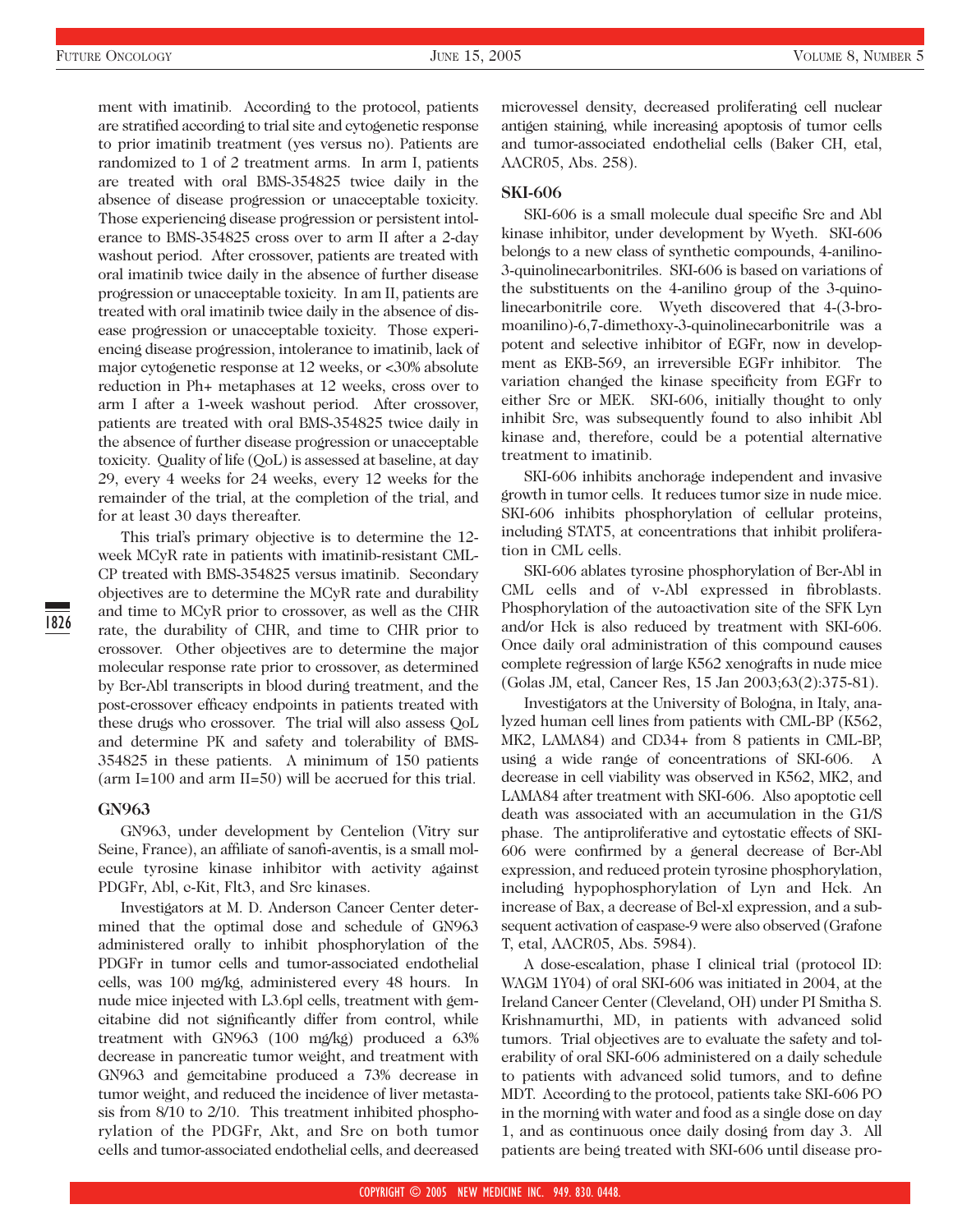gression, unacceptable toxicity, or withdrawal of consent for up to 9 cycles. Patients with evidence of clinical benefit (SD or better) after 9 cycles may continue to be treated with SKI-606.

#### **Other Programs**

Various academic and commercial entities are pursuing programs targeting SKF and related kinases.

Investigators at Kyowa Hakko Kogyo (Tokyo, Japan) developed UCS15A, a novel small molecule that disrupts SH3 domain-mediated protein-protein interactions. UCS15A, produced by Streptomyces species, inhibited proline-rich ligand-mediated protein-protein interaction (PLPI). This ability of UCS15A appears to be restricted to SH3-mediated protein-protein interactions. In this regard, UCS15A is the first example of a nonpeptide, small molecule agent capable of disrupting SH3-mediated proteinprotein interactions. *In vitro* analysis suggests that UCS15A does not bind to the SH3 domain itself, but rather interacts directly with the target's proline-rich domains (Oneyama C, etal, Oncogene 27 Mar 2002;21(13):2037-50).

One of the biologic consequences of Src-inhibition by UCS15A is its ability to inhibit the bone resorption activity of osteoclasts *in vitro*. This may be accomplished, not by inhibiting Src activity, but by disrupting the interaction of proteins associated with Src, thereby modulating downstream events in the Src signal transduction pathway (Sharma SV, etal, Oncogene, 19 Apr 2001;20(17):2068-79).

Synthetic analogs of UCS15A were more potently active than natural UCS15A in inhibiting PLPI, and unlike natural UCS15A, the analogs were an order of magnitude less cytotoxic, and did not cause morphologic changes in treated cells (Oneyama C, etal, Chem Biol, May 2003;10(5):443-51).

Investigators at ImClone Systems (New York, NY) constructed and expressed single domain antibodies directed against Etk kinase domain, isolated from a phage display library. Dominant-negative inactivation of Etk results in a reduction in the transforming activity of v-Src in NIH3T3 cells. These domain antibodies interacted with Etk kinase domain, blocking its enzymatic activity. Lipofectamin transfection and introduction of the single domain antibodies into NIH3T3 cells overexpressing v-Src resulted in intracellular expression of the antibodies (intrabodies), decreasing Etk intrinsic kinase activity. These findings indicate that Etk plays a role in Src-induced cellular transformation, and suggest the potential of intracellular antibodies in targeting cytoplasmic signaling molecules (Brennan L, etal, AACR05, Abs. 564).

In January 2003, Signase, now defunct, and Tripos (St. Louis, MO) were granted jointly by the USPTO patent #6,503,914, titled "Thienopyrimidine-based inhibitors of the Src family." This patent seems to have reverted back to the University of Texas (Austin, TX) system.

*Editor's note: Upcoming issues of FUTURE ONCOLOGY will describe ongoing monotherapy phase I clinical trials of novel agents classified by major mechanism of action and target, if applicable, reported during the 2005 meetings of the American Association of Cancer Research (AACR) and the American Society of Clinical Oncology (ASCO).*